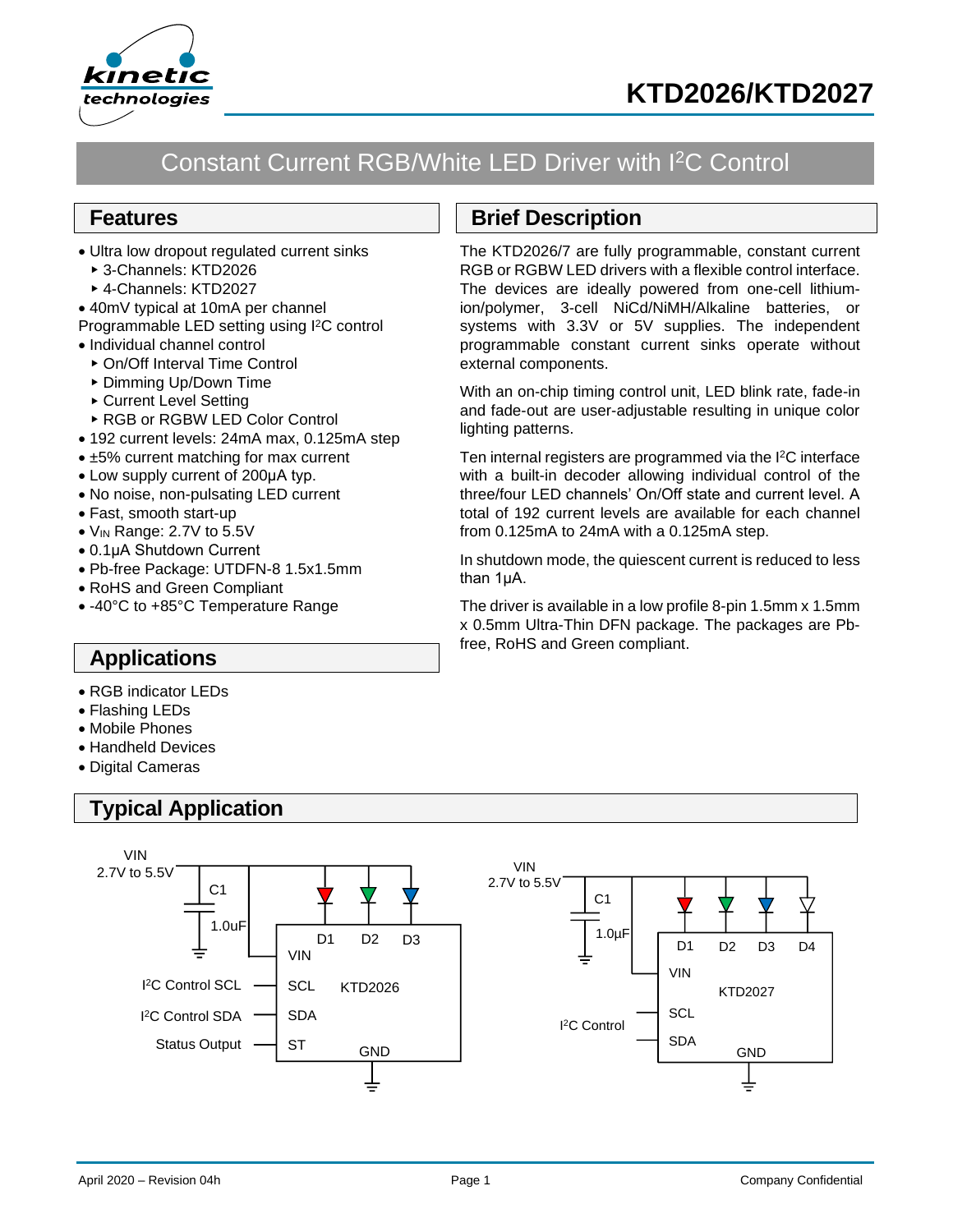

## **Pin Descriptions**

### **UTDFN 1.5x1.5, 8-pin Package**

| Pin# |                   | <b>Name</b>    | <b>Function</b>                                                                                                                                                                                                                                                       |
|------|-------------------|----------------|-----------------------------------------------------------------------------------------------------------------------------------------------------------------------------------------------------------------------------------------------------------------------|
|      | KTD2026   KTD2027 |                |                                                                                                                                                                                                                                                                       |
|      |                   | <b>ST</b>      | Status open-drain logic output stays low (on state) during first half of the flash period<br>(50% duty cycle) then goes to high-impedance (off) during second half of the flash<br>period. An optional pull-up resistor can be connected from this pin to the supply. |
|      | 1                 | D4             | Regulated output current sink D4. Current level and ON/OFF selections are controlled<br>by serial interface.                                                                                                                                                          |
| 2    | $\mathfrak{p}$    | D <sub>3</sub> | Regulated output current sink D3. Current level and ON/OFF selections are controlled<br>by serial interface.                                                                                                                                                          |
| 3    | 3                 | D <sub>2</sub> | Regulated output current sink D2. Current level and ON/OFF selections are controlled<br>by serial interface.                                                                                                                                                          |
| 4    | 4                 | D <sub>1</sub> | Regulated output current sink D1. Current level and ON/OFF selections are controlled<br>by serial interface.                                                                                                                                                          |
| 5    | 5                 | <b>VIN</b>     | Input power for the IC.                                                                                                                                                                                                                                               |
| 6    | 6                 | SCL            | Clock of the <sup>2</sup> C interface.                                                                                                                                                                                                                                |
| 7    | 7                 | <b>SDA</b>     | Data of the I <sup>2</sup> C interface.                                                                                                                                                                                                                               |
| 8    | 8                 | GND            | Ground pin.                                                                                                                                                                                                                                                           |



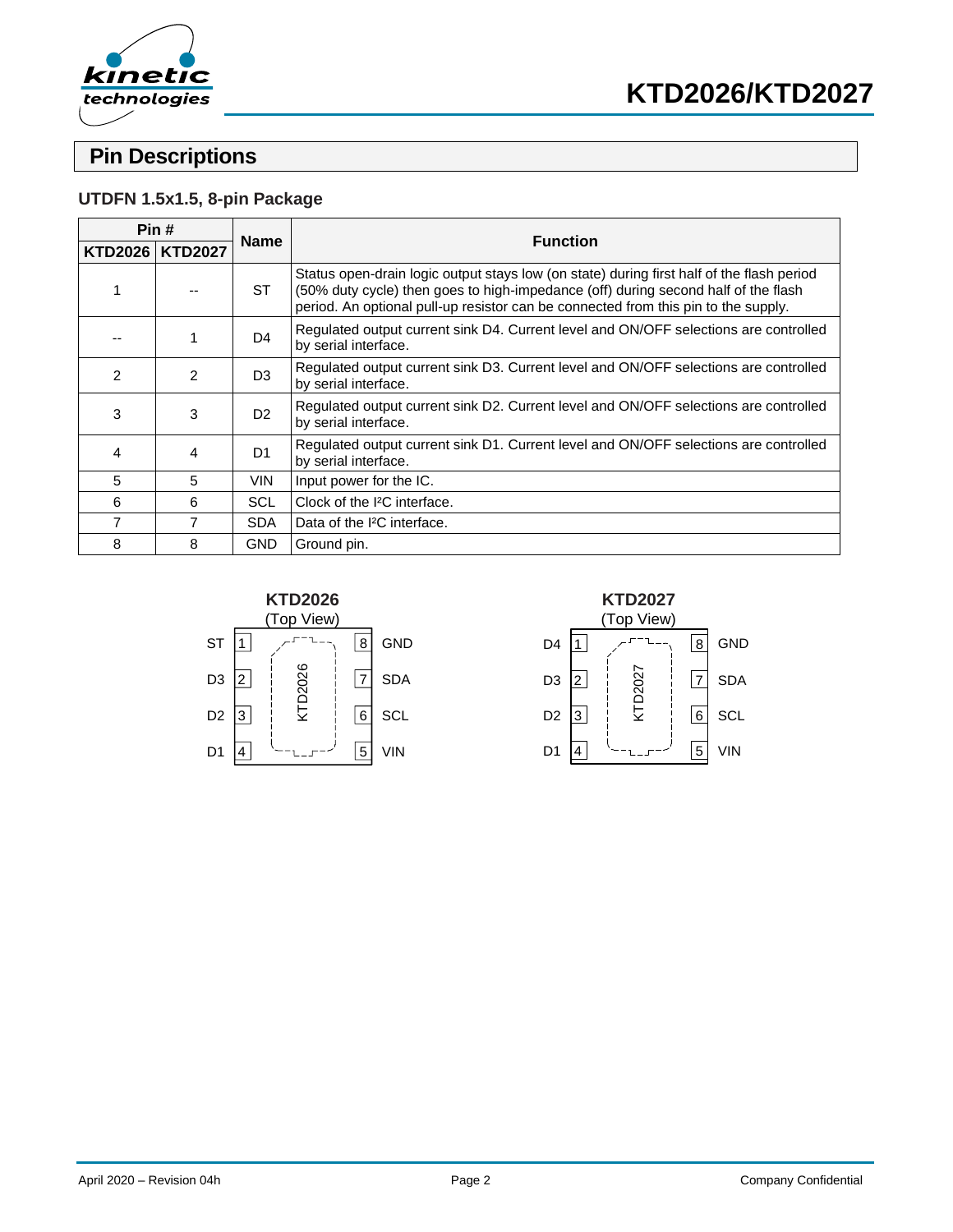

## **Absolute Maximum Ratings<sup>1</sup>**

#### $(T_A = 25^{\circ}C$  unless otherwise noted)

| Symbol              | <b>Description</b>                               | Value                 | <b>Units</b> |
|---------------------|--------------------------------------------------|-----------------------|--------------|
| VIN, D2, D3, D4, ST | Input voltage, Output pins                       | $-0.3$ to 6.0         |              |
| SCL, SDA, D1        | Control Interface pins and D1 sink pin           | $-0.3$ to $VIN + 0.3$ |              |
| ТJ                  | <b>Operating Temperature Range</b>               | $-40$ to 150          | °C           |
| $T_{\rm s}$         | Storage Temperature Range                        | $-65$ to 150          | °C           |
| TLEAD               | Maximum Soldering Temperature (at leads, 10 sec) | 300                   | °C           |
| <b>ESD</b>          | HBM electrical static discharge                  | 2.0                   | k۷           |

## **Thermal Capabilities**

| Symbol                | <b>Description</b>                                    | Value   | <b>Units</b> |
|-----------------------|-------------------------------------------------------|---------|--------------|
| <b>UTDFN1.5x1.5-8</b> |                                                       |         |              |
| $\theta$ JA           | Thermal Resistance – Junction to Ambient <sup>2</sup> | 190     | °C/W         |
| P <sub>D</sub>        | Maximum Power Dissipation at $T_A \leq 25^{\circ}C$   | 0.526   | W            |
| $\Delta P_D$ /°C      | Derating Factor Above $T_A = 25^{\circ}C$             | $-5.26$ | mW/°C        |

### **Ordering Information**

| <b>Part Number</b> | <b>IOUT max</b><br>Per channel | <sup>2</sup> C Device<br><b>Address</b> | Marking <sup>3</sup> | <b>Operating</b><br><b>Temperature</b> | Package        |
|--------------------|--------------------------------|-----------------------------------------|----------------------|----------------------------------------|----------------|
| KTD2026EWE-TR      | 24 <sub>m</sub> A              | 30 <sub>h</sub>                         | <b>ETYYZ</b>         | $-40^{\circ}$ C to $+85^{\circ}$ C     | UTDFN1.5x1.5-8 |
| KTD2026BEWE-TR     | 24mA                           | 31h                                     | <b>GKYYZ</b>         | $-40^{\circ}$ C to $+85^{\circ}$ C     | UTDFN1.5x1.5-8 |
| KTD2026CEWE-TR     | 24 <sub>m</sub> A              | 32 <sub>h</sub>                         | <b>LYYYZ</b>         | $-40^{\circ}$ C to $+85^{\circ}$ C     | UTDFN1.5x1.5-8 |
| KTD2027EWE-TR      | 24mA                           | 30 <sub>h</sub>                         | <b>ESYYZ</b>         | $-40^{\circ}$ C to $+85^{\circ}$ C     | UTDFN1.5x1.5-8 |
| KTD2027BEWE-TR     | 24mA                           | 31h                                     | LZYYZ                | $-40^{\circ}$ C to $+85^{\circ}$ C     | UTDFN1.5x1.5-8 |

<sup>1.</sup> Stresses above those listed in Absolute Maximum Ratings may cause permanent damage to the device. Functional operation at conditions other than the operating conditions specified is not implied. Only one Absolute Maximum rating should be applied at any one time.

<sup>2.</sup> Junction to Ambient thermal resistance is highly dependent on PCB layout. Values are based on thermal properties of the device when soldered to an EV board.

<sup>3.</sup> "YYZ" is the date code and assembly code.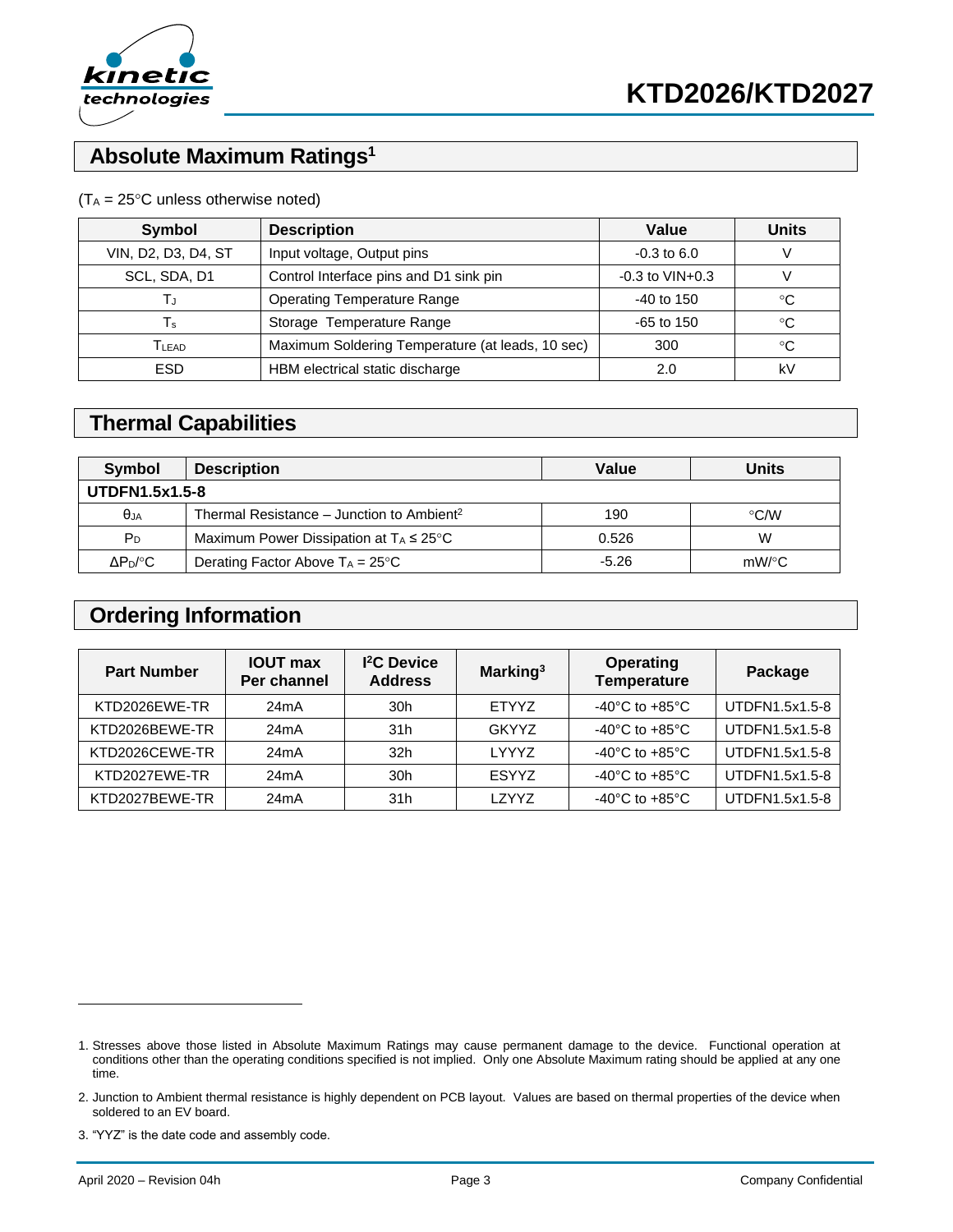

## **Electrical Characteristics<sup>4</sup>**

Unless otherwise noted, the *Min* and *Max* specs are applied over the full operation temperature range of –40°C to +85°C, while *Typ* values are specified at room temperature (25C)**.** VIN = 3.6V.

| <b>Symbol</b>         | <b>Description</b>                                                         | <b>Conditions</b>                                 | <b>Min</b> | <b>Typ</b> | <b>Max</b> | <b>Units</b>  |
|-----------------------|----------------------------------------------------------------------------|---------------------------------------------------|------------|------------|------------|---------------|
| <b>Power Supply</b>   |                                                                            |                                                   |            |            |            |               |
| <b>V<sub>IN</sub></b> | Input operating range                                                      |                                                   | 2.7        |            | 5.5        | $\vee$        |
| $V_{D\_MIN}$          | Dx pin dropout voltage (90% of nominal<br>current)                         | All Channels set to 20mA                          |            | 75         | 120        | mV            |
| <b>ISINK</b>          | Output current accuracy                                                    | All Channels set to 20mA                          | $-5.0$     |            | $+5.0$     | %             |
|                       |                                                                            | All channels set 0.125mA                          | $-5.0$     |            | $+5.0$     | $\frac{0}{0}$ |
|                       | Output current matching                                                    | ID - lavg  max / lavg<br>All Channels set to 20mA | $-5.0$     |            | 5.0        | %             |
|                       |                                                                            | All 4 Channels set to 20mA                        |            | 330        | 650        | μA            |
| I <sub>IN</sub>       | IC supply Current                                                          | All 3 Channels set to 20mA                        |            | 300        |            | μA            |
|                       |                                                                            | 1 Channel set to 20mA<br>Other channels OFF       |            | 260        |            | μA            |
| lo                    | IC quiescent Current                                                       | Device on, All LEDs OFF, Reg4 = 0                 |            | 190        |            | μA            |
| <b>I</b> SHDN         | Shutdown current                                                           | $V_{IN} = V_{OUT} = 5.5V^5$                       |            | 0.1        | 1.0        | μA            |
|                       | <b>Control Pin Voltage Specifications (SCL, SDA)</b>                       |                                                   |            |            |            |               |
| $V_{IL}$              | Input Logic Low Threshold                                                  | SDA, SCL                                          |            |            | 0.4        | $\vee$        |
| <b>V<sub>IH</sub></b> | Input Logic High Threshold                                                 | SDA, SCL                                          | 1.2        |            |            | V             |
|                       | I <sup>2</sup> C-Compatible Timing Specifications (SCL, SDA), see Figure 1 |                                                   |            |            |            |               |
| t <sub>1</sub>        | <b>SCL (Clock Period)</b>                                                  |                                                   | 2.5        |            |            | μs            |
| t <sub>2</sub>        | Data In Setup Time to SCL High                                             |                                                   | 100        |            |            | ns            |
| $t_3$                 | Data Out Stable After SCL Low                                              |                                                   | $\Omega$   |            |            | ns            |
| $t_{4}$               | SDA Low Setup Time to SCL Low (Start)                                      |                                                   | 100        |            |            | ns            |
| t <sub>5</sub>        | Setup time for STOP condition                                              |                                                   | 600        |            |            | ns            |
| tsh <sub>DN</sub>     | Shutdown Delay                                                             |                                                   |            | 600        |            | $\mu s$       |
|                       | <b>Thermal Shutdown</b>                                                    |                                                   |            |            |            |               |
| $T_{\text{J-TH}}$     | IC junction thermal shutdown threshold                                     |                                                   |            | 140        |            | $^{\circ}C$   |
|                       | IC junction thermal shutdown hysteresis                                    |                                                   |            | 15         |            | $^{\circ}C$   |

<sup>4.</sup> KTD2026/7 are guaranteed to meet performance specifications over the –40°C to +85°C operating temperature range by design, characterization and correlation with statistical process controls.

<sup>5.</sup> Depending on the Enable Control register Reg0[4-3] and the state of SCL and SDA inputs, the KTD202x enters shutdown mode.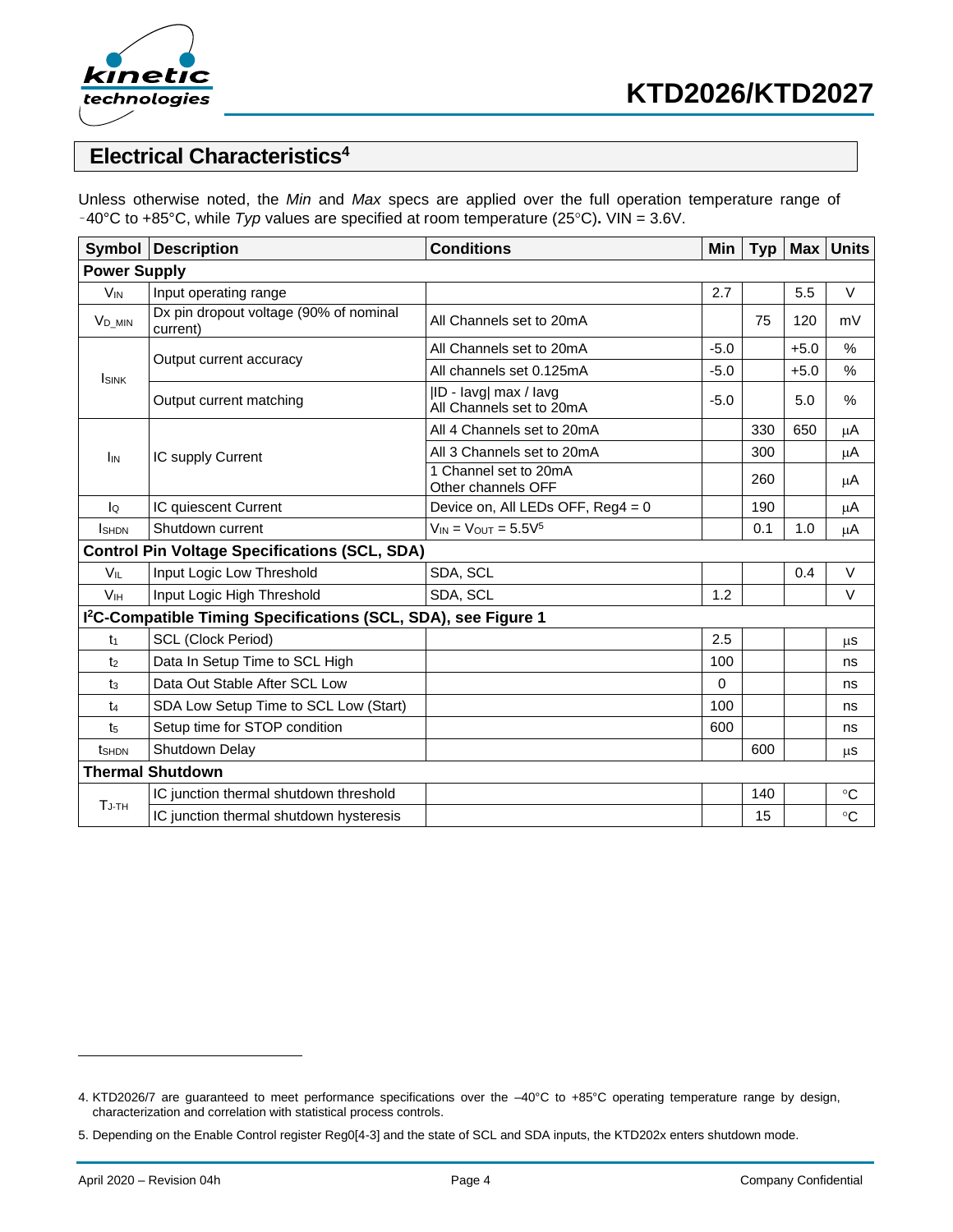





**Figure 1. I <sup>2</sup>C Compatible Interface Timing**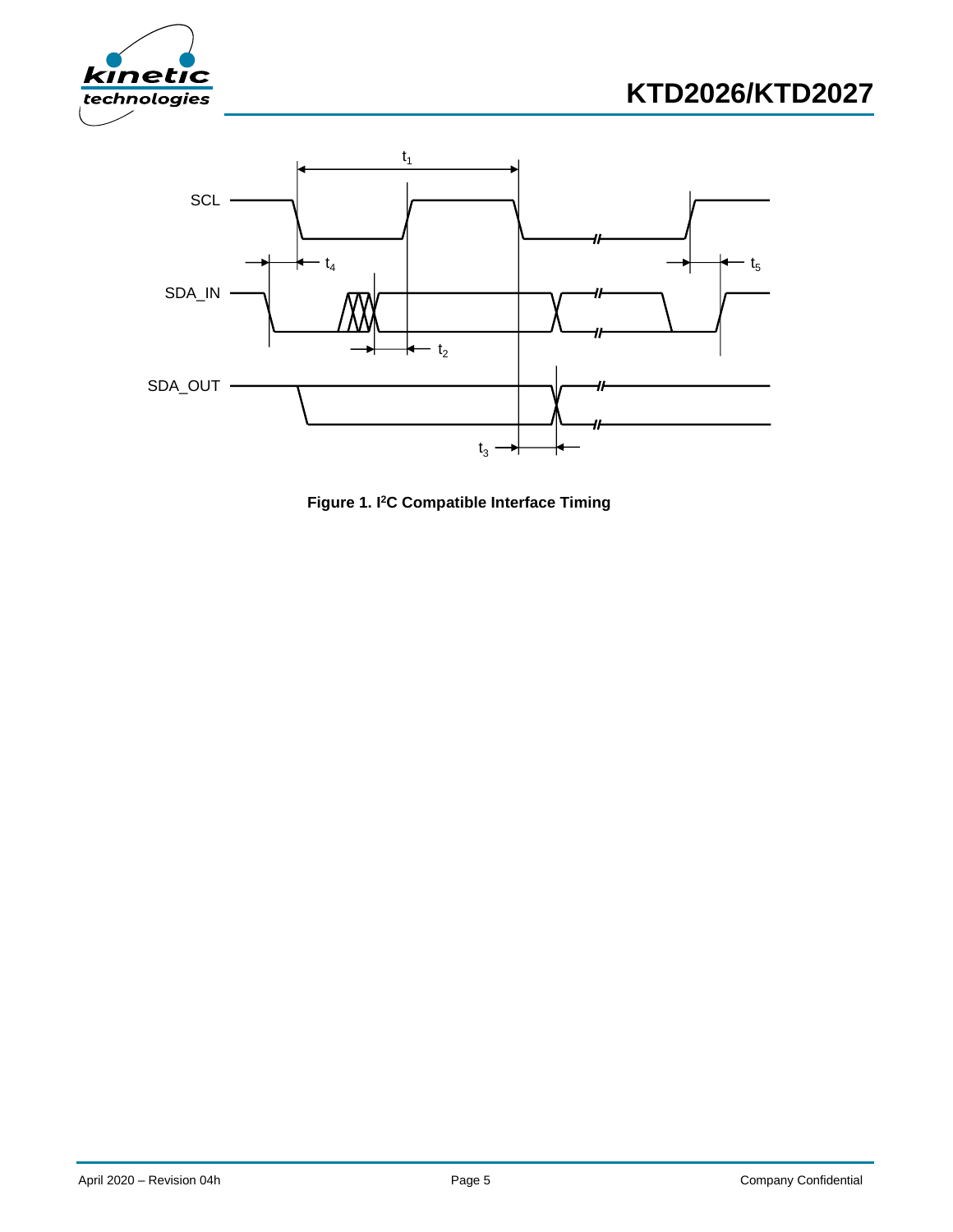

## **Typical Characteristics**



 $V_{IN}$  = 3.6V, C1 = 1 $\mu$ F, KTD2026, TAMB = 25<sup>°</sup>C unless otherwise specified.

#### LED Current Regulation (at 20mA) Dropout Voltage



LED Current Matching (2mA per channel) **Input Logic Threshold Voltage** 









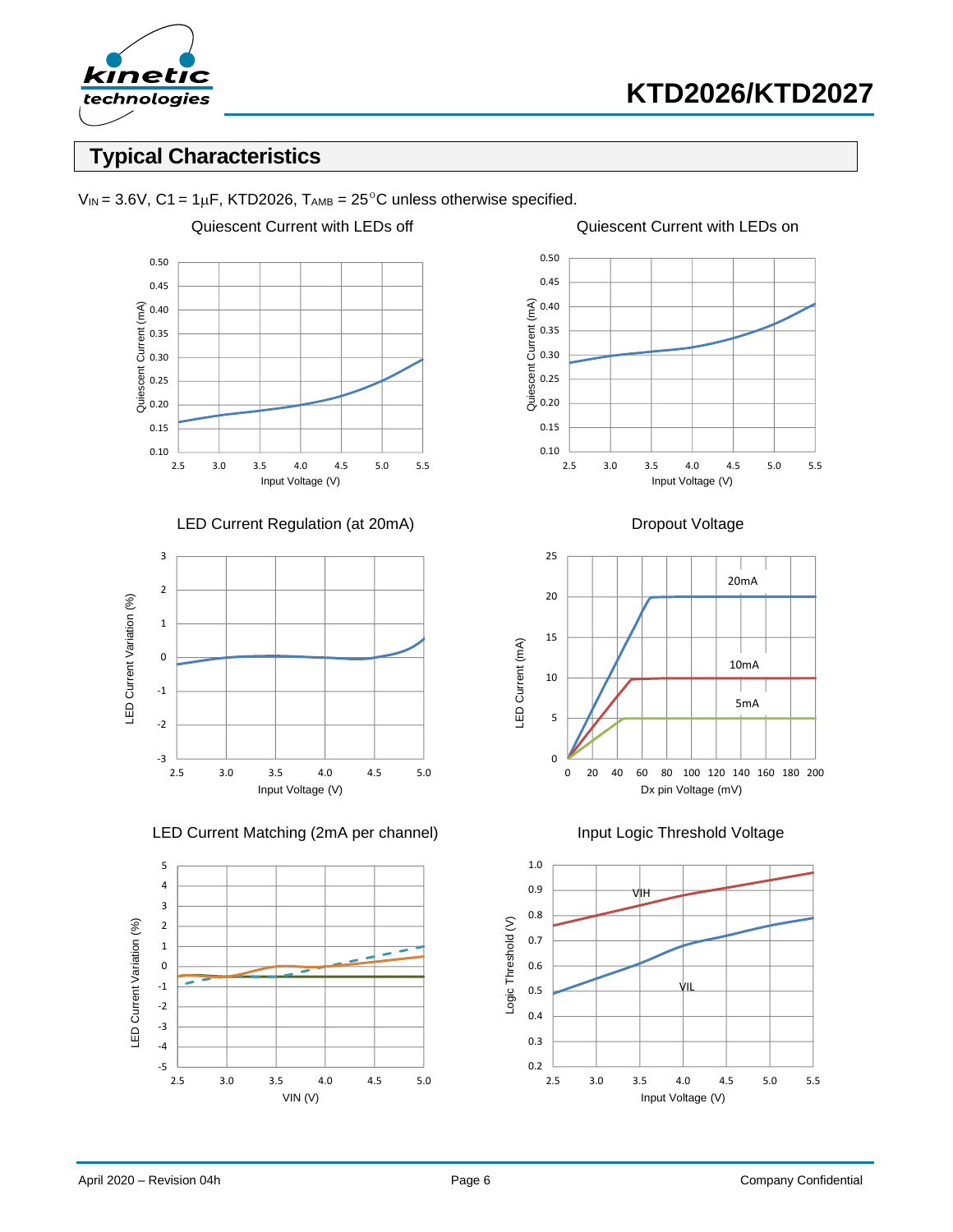

## **Typical Characteristics**



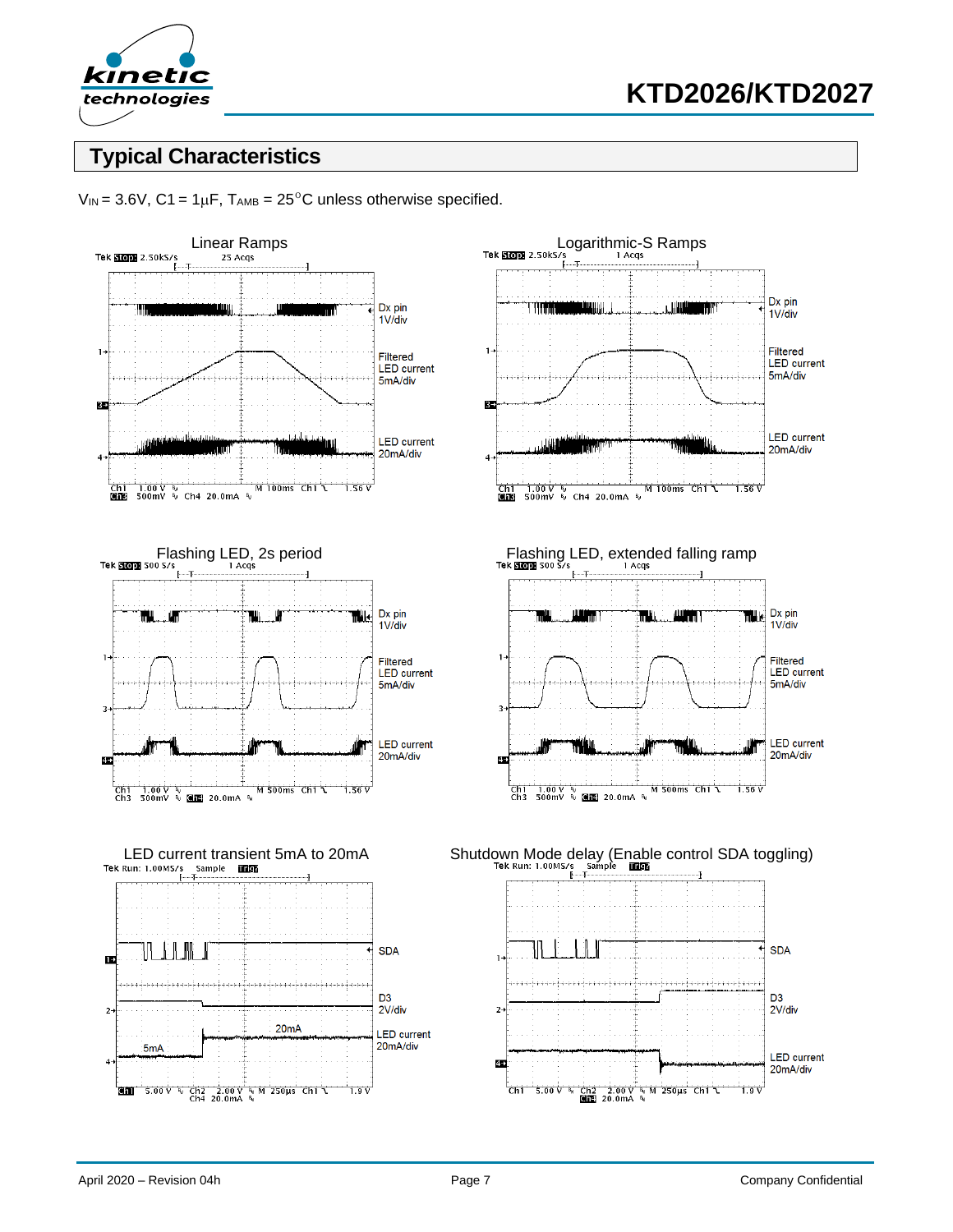

**Functional Block Diagram**



### **Functional Description**

The KTD2026/KTD2027 is a 3- or 4-channel output current sink device, offering constant current regulation with high efficiency and ultralow internal voltage drop. High integration and small size makes it ideal for driving RGB or RGBW LEDs from a one-cell lithium-ion/polymer battery. With a supply voltage range of 2.7V to 5.5V, the KTD2026/KTD2027 is equally suitable for 3- or 4-cell NiCd/NiMH/Alkaline devices or systems with 3.3V or 5V supplies.

The KTD2026/KTD2027can be programmed using an I2C compatible interface. Each current sink can be configured independently to one of the 192-step current levels or turned off.

#### **LED Current Programming**

The individual channel brightness is controlled by the LEDx Iout registers Reg 6 to Reg 9. Each channel has a dedicated 8-bit register for setting the current value. The LED channel current is constant, non-pulsing, except when it is being ramped-up and down.

The ramp up and down are automatically generated using a PWM scheme where the duty cycle is continuously changing (either increasing or decreasing) to provide a smooth LED current transition between the ON and OFF states. The ramp times, for rise and fall, are separately programmable through an internal Ramp register Reg 5 with 4 bits for rise and 4 bits for fall. The ramping can be configured to linear or quasi-logarithmic/s-curve by setting register Reg 1 bit 7 to 1 or 0 respectively.

Flashing LEDs can be performed by programming the time period (Tflash) between two consecutive flashes in the Flash Period register Reg 1. Two Flash On Timer 1/2 registers, Reg 2 and Reg 3, allow to set the LED on time as a percentage of the Flash period. The on time (Ton), shown in Figure 2, includes the ramp-up Trise and the full on time. Two timer registers are available to support two or more LEDs to flash independently. Each channel can be configured to timer1 or timer2 with the Channel Control register Reg 4.



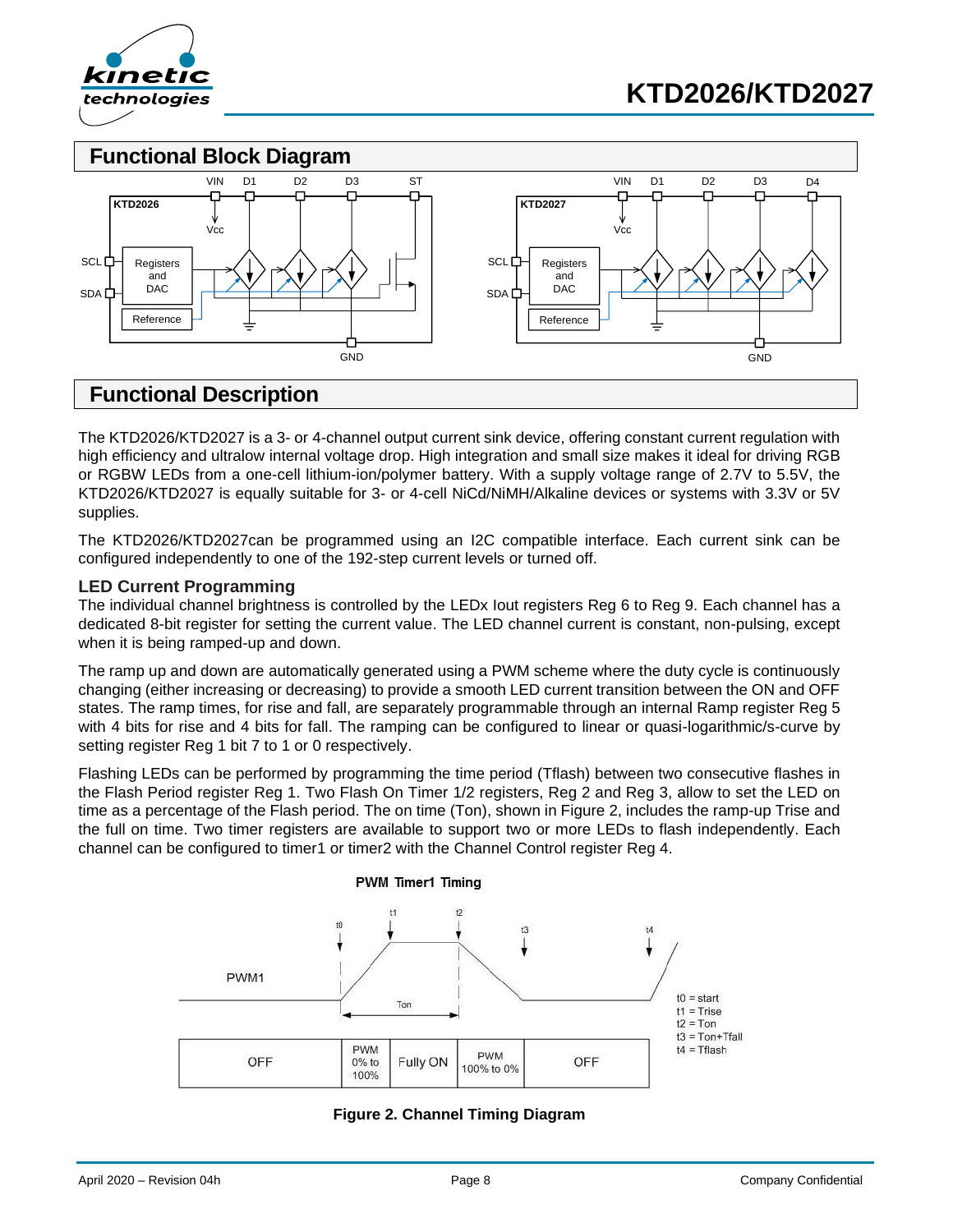

### **Timer Slot Control**

The timing diagrams for the four time slots are illustrated below.



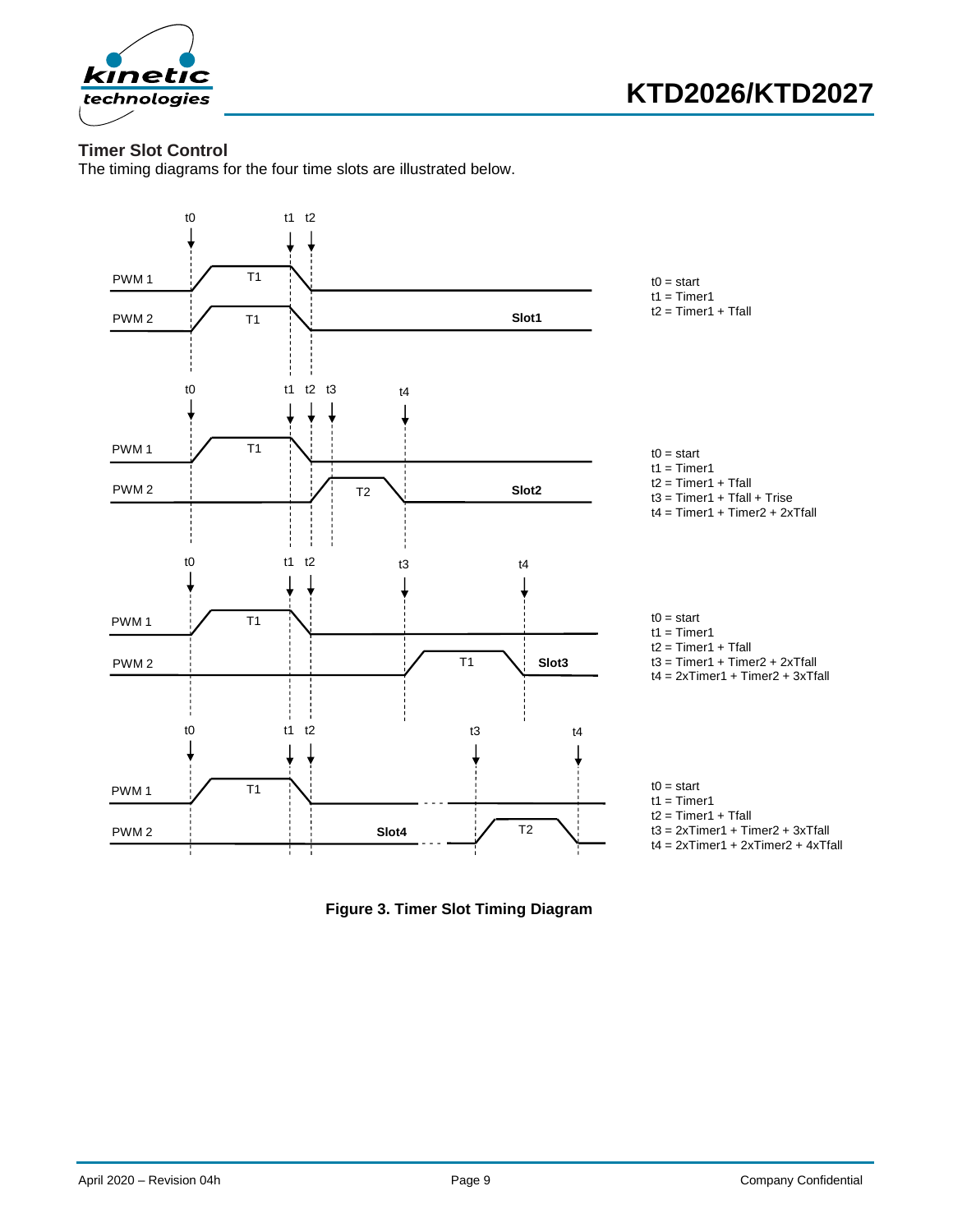

# **KTD2026/KTD2027**

**Timer Slot2 Example\***



**Timer Slot3 Example\***



\*Programming these patterns requires to write to several registers and therefore involves multiple I<sup>2</sup>C commands.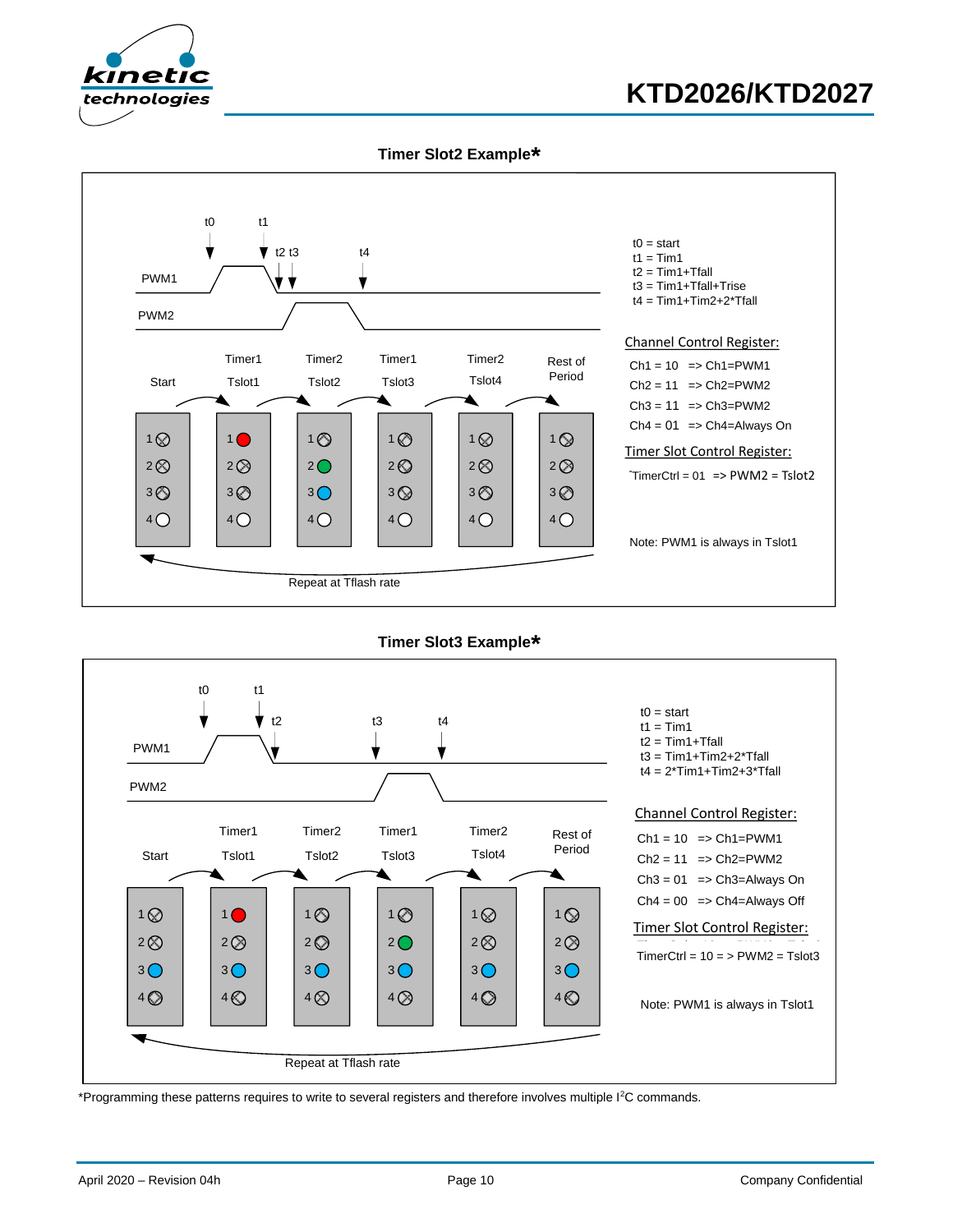



Each channel can be assigned to one of the 2 time slots, or always OFF or always ON. The Timer Slot Control register bits define the timing of the second PWM waveform.

The Duty Cycle of each flash waveform is set by the timer and can be set with 8-bit resolution (256 steps) between 0 and 100%. The period of the flash repetition rate can also be set with a 7-bit resolution up to 8 seconds (256ms steps starting at 64ms). The Flash repetition period is the same for all outputs. If the programmed total time of the Timers exceed the Flash repetition rate then the PWM2 slot will be terminated and the Timers reset to start position. This may cause the PWM2 signal to be instantly reduced to zero.

#### **Rise/Fall Times**

The Ramp-Up and Ramp-Down can be linear or S-shaped profile. The S-shape is the default. The ramp-up transitions from 0% to 100% of the Iset value (ON state) and ramp-down to 0% (OFF state).

#### **LED Basic Control**

The brightness setting of each channel is internally controlled by 48 current units of 0.5mA. Output current resolution is increased to an effective 0.125mA steps by interpolation based time division multiplexing (similar to PWM) by a digital interpolator and works on the 2 LSB units of the current setting.

The Stay-Alive/Control Enable Bits are used to permit the Flash pattern to continue or be a one-shot.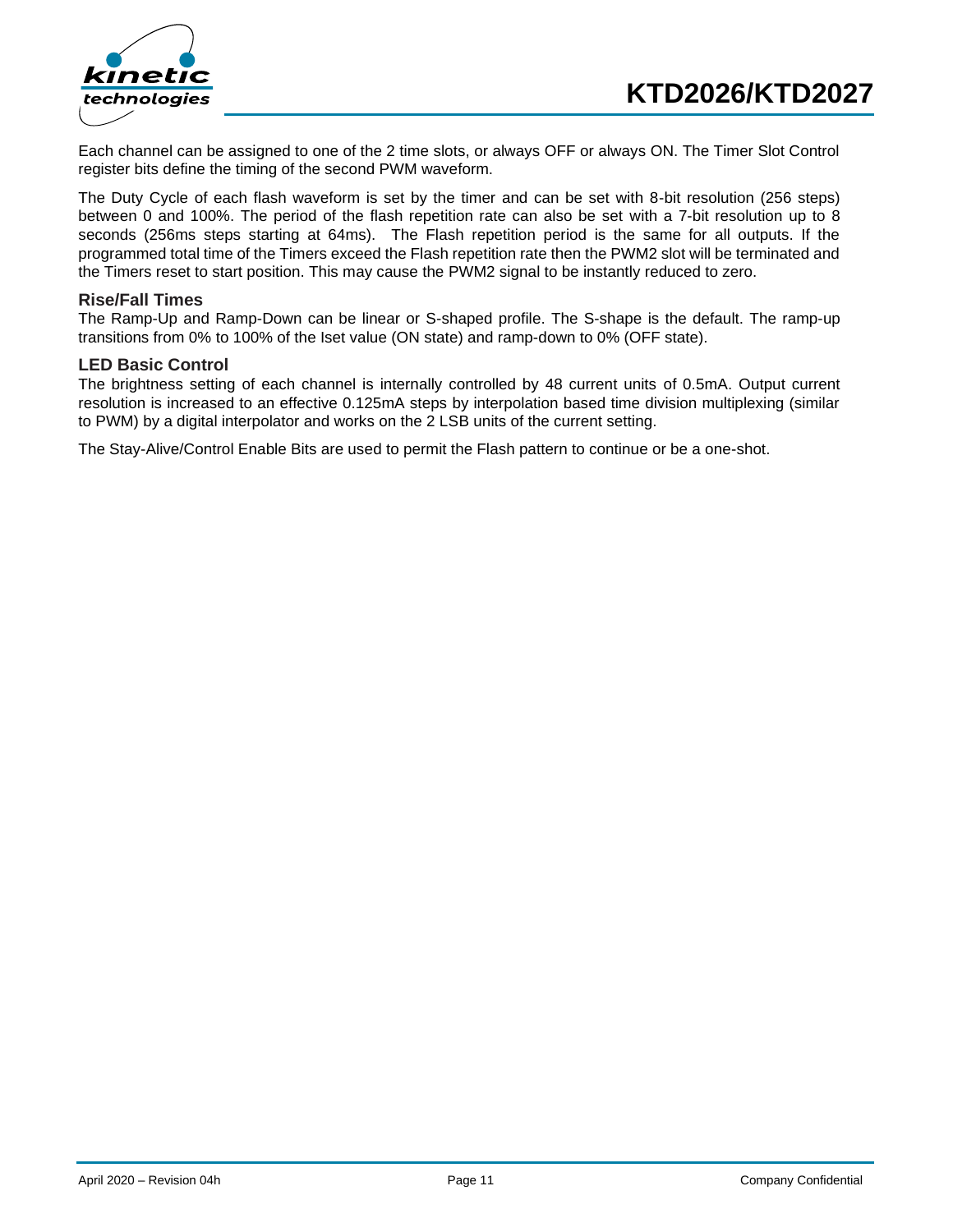

### **Table 1. Register Map**

| EN/RSI: Reg U        |                |                     |               |              |            |         |                      |            |      |                  |           |           |
|----------------------|----------------|---------------------|---------------|--------------|------------|---------|----------------------|------------|------|------------------|-----------|-----------|
|                      | 0              |                     |               |              |            |         | <b>Register Bank</b> |            |      |                  |           |           |
| <b>Timer Slot Co</b> |                |                     | 0             |              | 2          | 3       | 4                    | 5          | 6    | 7                | 8         | 9         |
| Reset Con            |                |                     | EN            |              |            | General |                      |            |      | lout             |           |           |
| Reset/Offset         | 2              |                     |               |              |            |         |                      |            |      |                  |           |           |
| En Ctrl              | 3              |                     |               |              |            | Timer   | Enable               |            | lout | $\overline{5}$   |           |           |
|                      | $\overline{4}$ |                     | Reset/Control | Flash Period | PWM1 Timer | PWM2    | රි                   | Trise/fall | 百    | LED <sub>2</sub> | LED3 lout | LED4 lout |
| Rise/Fall Sc         | 5              |                     |               |              |            |         |                      |            |      |                  |           |           |
|                      | 6              | <b>Reset Values</b> | x00           | x00          | x01        | x01     | x00                  | x00        | x4F  | x4F              | x4F       | x4F       |
| Test onl             | $\overline{7}$ |                     |               |              |            |         |                      |            |      |                  |           |           |

 $\overline{\phantom{a}}$ 

|              | EN/RST: Reg 0              |  |  |  |  |  |
|--------------|----------------------------|--|--|--|--|--|
| O            | Timer Slot Control /       |  |  |  |  |  |
|              | Reset Control              |  |  |  |  |  |
| $\mathbf{2}$ | <b>Reset/Offset Cancel</b> |  |  |  |  |  |
| 3            | En Ctrl                    |  |  |  |  |  |
| 4            |                            |  |  |  |  |  |
| 5            | <b>Rise/Fall Scaling</b>   |  |  |  |  |  |
| 6            |                            |  |  |  |  |  |
|              | Test_only                  |  |  |  |  |  |

f

| Flash Period: Reg 1 |                  |  |  |  |  |  |
|---------------------|------------------|--|--|--|--|--|
| 0                   |                  |  |  |  |  |  |
|                     |                  |  |  |  |  |  |
| $\overline{2}$      | Tflash<br>Period |  |  |  |  |  |
| 3                   |                  |  |  |  |  |  |
| 4                   |                  |  |  |  |  |  |
| 5                   |                  |  |  |  |  |  |
| 6                   |                  |  |  |  |  |  |
| 7                   | Ramp Linear      |  |  |  |  |  |

| Flash On Time 1: Reg 2 |                                    |  |  |  |  |  |
|------------------------|------------------------------------|--|--|--|--|--|
| $\Omega$               |                                    |  |  |  |  |  |
|                        |                                    |  |  |  |  |  |
| $\overline{2}$         |                                    |  |  |  |  |  |
| 3                      | PWM1 Timer<br>Percentage of Period |  |  |  |  |  |
| 4                      |                                    |  |  |  |  |  |
| 5                      |                                    |  |  |  |  |  |
| 6                      |                                    |  |  |  |  |  |
|                        |                                    |  |  |  |  |  |

| Flash On Time2: Reg 3 |                                    |  |  |  |  |  |
|-----------------------|------------------------------------|--|--|--|--|--|
| 0                     |                                    |  |  |  |  |  |
| 1                     |                                    |  |  |  |  |  |
| 2                     |                                    |  |  |  |  |  |
| 3                     | PWM2 Timer<br>Percentage of Period |  |  |  |  |  |
| 4                     |                                    |  |  |  |  |  |
| 5                     |                                    |  |  |  |  |  |
| 6                     |                                    |  |  |  |  |  |
|                       |                                    |  |  |  |  |  |

|                | <b>Channel Control: Reg 4</b> |                | Ramp Rate: Reg 5 |  |                             | LED1 lout: Reg 6              |  |  |
|----------------|-------------------------------|----------------|------------------|--|-----------------------------|-------------------------------|--|--|
| $\mathbf 0$    | LED1 Enable/Timer1/2          | $\mathbf 0$    |                  |  | $\mathbf 0$                 |                               |  |  |
| 1              |                               | 1              | Trise            |  |                             |                               |  |  |
| $\overline{2}$ | LED2 Enable/Timer1/2          | $\overline{2}$ |                  |  | $\overline{2}$<br>lout<br>3 |                               |  |  |
| 3              |                               | 3              |                  |  |                             | 0.125mA to                    |  |  |
| $\overline{4}$ | LED3 Enable/Timer1/2          | $\overline{4}$ | Tfall            |  | $\overline{4}$              | 24mA<br>in 0.125mA steps      |  |  |
| 5              |                               | 5              |                  |  | 5                           |                               |  |  |
| 6              | LED4 Enable/Timer1/2          | 6              |                  |  | 6                           |                               |  |  |
| $\overline{7}$ |                               | 7              |                  |  | 7                           |                               |  |  |
|                |                               |                |                  |  |                             |                               |  |  |
|                | . _ _ _                       |                |                  |  |                             | <b><i>COMMAND COMMAND</i></b> |  |  |

| LED2 lout: Reg 7 |                                                |   |                |  |
|------------------|------------------------------------------------|---|----------------|--|
| 0                |                                                | O |                |  |
|                  | lout<br>0.125mA to<br>24mA<br>in 0.125mA steps |   |                |  |
| $\overline{2}$   |                                                |   | $\overline{2}$ |  |
| 3                |                                                | 3 |                |  |
| 4                |                                                | 4 |                |  |
| 5                |                                                | 5 |                |  |
| 6                |                                                | 6 |                |  |
|                  |                                                |   |                |  |



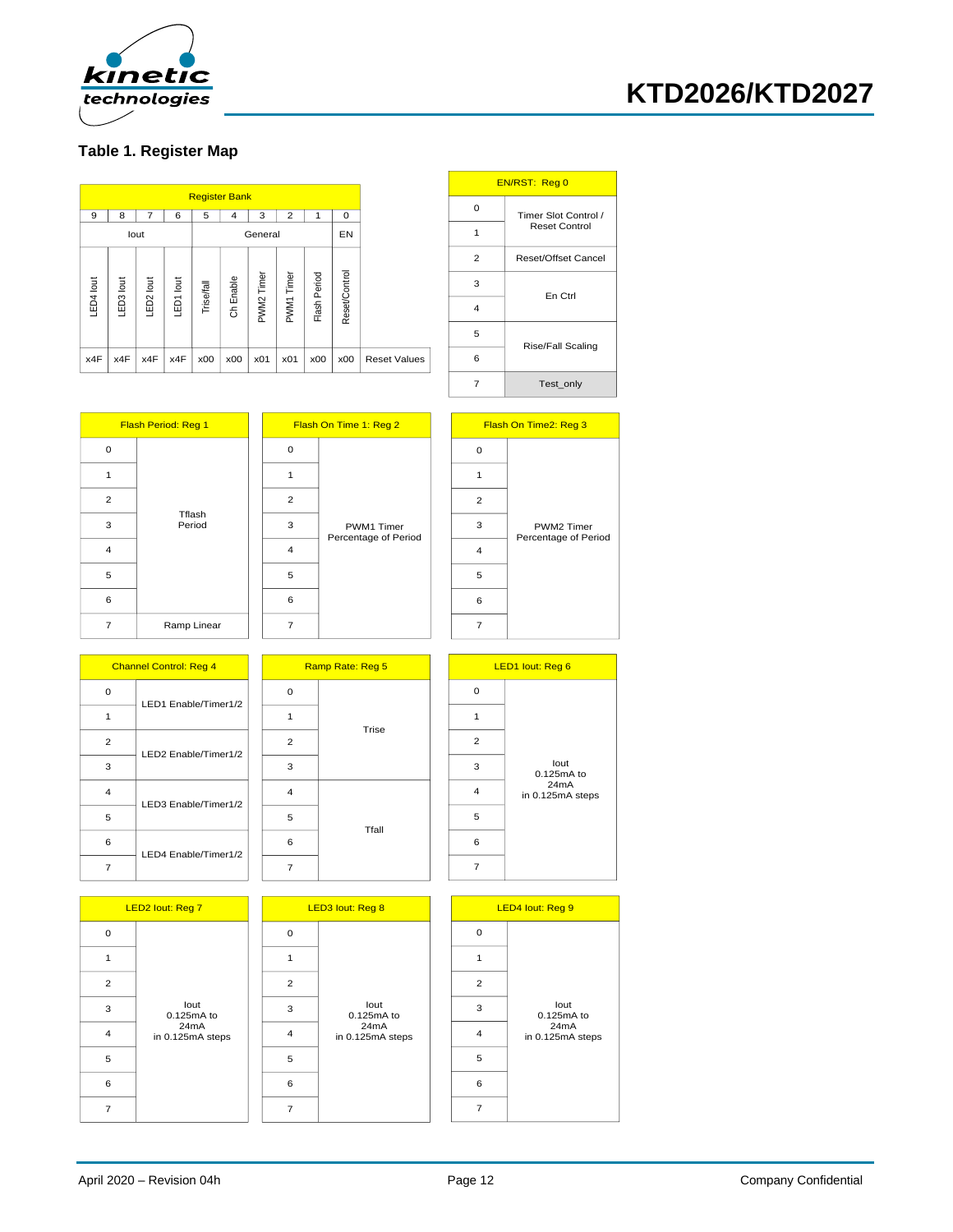

### **Register Description Reg0 EN/RST**

#### **Reg0 [2:0] Timer Slot Control / Reset Control**

|                            | <b>TCtrl / Reset Modes</b> |   |                             |  |  |  |  |  |  |
|----------------------------|----------------------------|---|-----------------------------|--|--|--|--|--|--|
| Reg0[2:0]                  |                            |   | <b>Function</b>             |  |  |  |  |  |  |
| D0<br>D1<br>D <sub>2</sub> |                            |   |                             |  |  |  |  |  |  |
| O                          | O                          | 0 | <b>TCtrl: Tslot1</b>        |  |  |  |  |  |  |
|                            |                            | 1 | <b>TCtrl: Tslot2</b>        |  |  |  |  |  |  |
|                            |                            | O | <b>TCtrl: Tslot3</b>        |  |  |  |  |  |  |
|                            |                            |   | <b>TCtrl: Tslot4</b>        |  |  |  |  |  |  |
|                            | O                          | ∩ | Do Nothing (bit cleared)    |  |  |  |  |  |  |
|                            |                            | 1 | <b>Reset Registers only</b> |  |  |  |  |  |  |
|                            |                            | ∩ | Reset Main Digital only     |  |  |  |  |  |  |
|                            |                            |   | <b>Reset Complete Chip</b>  |  |  |  |  |  |  |

After power-up or VIN dropping below 2.7V, the device should be reset by writing Reg0 = 111 binary. All registers are then restored to their default reset values. After sending the command for complete chip reset Reg0[2:0]=111, a 200µs delay is recommended before the next command to allow the device to execute the complete reset.

#### **Reg0 [4:3] Enable Control**

The device enable condition is defined by the two bits Reg0[4:3]. Four different conditions can trigger the device to turn ON depending on the two inputs SCL and SDA.

|    | <b>Enable Control</b> |      |                            |                                              |  |  |  |  |  |  |  |  |
|----|-----------------------|------|----------------------------|----------------------------------------------|--|--|--|--|--|--|--|--|
|    | Reg0[4:3]             |      | <b>Device ON Condition</b> |                                              |  |  |  |  |  |  |  |  |
| D1 | D0                    | SCL  | <b>SDA</b>                 | <b>Device Enters Shutdown Mode Condition</b> |  |  |  |  |  |  |  |  |
| 0  | 0                     | High | High                       | Either SCL or SDA goes low                   |  |  |  |  |  |  |  |  |
| 0  |                       | Hiah | SDA toggling               | Either SCL goes low or SDA stops toggling    |  |  |  |  |  |  |  |  |
|    | 0                     | High | Don't care                 | SCL goes low                                 |  |  |  |  |  |  |  |  |
|    |                       |      | Always ON                  | Device always ON                             |  |  |  |  |  |  |  |  |

#### **Reg0 [6:5] Rise/Fall Time Scaling**

These two bits allow to scale the rise and fall times defined in Reg5 ramp rate register.

For example,  $Reg0[6,5] = 01$  (2x slower scaling) and  $Reg5 = 1$ , then the rise time = 96ms x 2 = 192ms.

|           | <b>Rise/Fall Time Scaling</b> |           |  |  |  |  |  |
|-----------|-------------------------------|-----------|--|--|--|--|--|
| Reg0[6:5] |                               |           |  |  |  |  |  |
| D1        | D <sub>0</sub>                |           |  |  |  |  |  |
| 0         | 0                             | 1x Normal |  |  |  |  |  |
| 0         |                               | 2x Slower |  |  |  |  |  |
| 1         | O                             | 4x Slower |  |  |  |  |  |
|           |                               | 8x Faster |  |  |  |  |  |

Bit Reg0[7] must be kept to 0 and is not used in normal operation (reserved for factory test).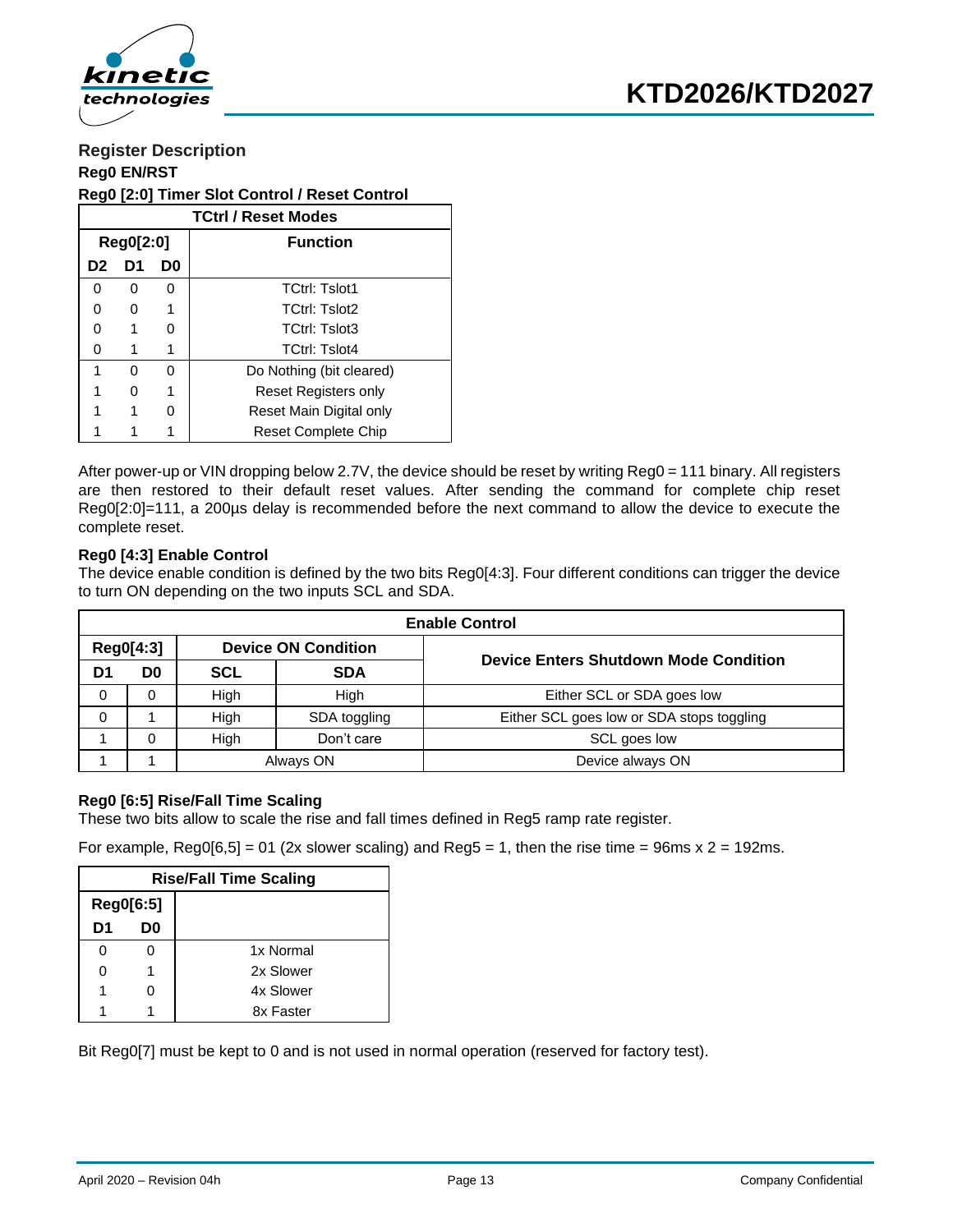

### **Reg1 Flash Period and Reg2/Reg3 ON Timer 1/2**

The three registers Reg1, Reg2 and Reg3 allow configuration of the blinking time for the two timers 1/2, associated with PWM1 and PWM2. Reg2 and Reg3 define the LED ON time as a percentage of the period defined in Reg1. The ON time (Ton) includes the ramp rise time as shown in Figure 2.

|  | For example, for Reg1 = 4 and Reg2 = 5, ON timer 1 is equal to 2% of 0.64s = 12.8ms |  |  |
|--|-------------------------------------------------------------------------------------|--|--|
|  |                                                                                     |  |  |

|                           | Reg1[6-0] Flash Period |           | Reg2/Reg3 Flash ON Timer 1/2 |               |                                |
|---------------------------|------------------------|-----------|------------------------------|---------------|--------------------------------|
| <b>Dec</b>                | <b>Binary</b>          | Period[s] | <b>Dec</b>                   | <b>Binary</b> | <b>Percentage of Period[%]</b> |
| $\mathbf 0$               | 0000000                | 0.128     | $\mathbf 0$                  | 00000000      | 0.0%                           |
| $\mathbf{1}$              | 0000001                | 0.384     | $\mathbf 1$                  | 00000001      | 0.4%                           |
| $\boldsymbol{2}$          | 0000010                | 0.512     | $\boldsymbol{2}$             | 00000010      | 0.8%                           |
| $\ensuremath{\mathsf{3}}$ | 0000011                | 0.640     | 3                            | 00000011      | 1.2%                           |
| 4                         | 0000100                | 0.768     | 4                            | 00000100      | 1.6%                           |
| 5                         | 0000101                | 0.896     | 5                            | 00000101      | 2.0%                           |
| 6                         | 0000110                | 1.024     | 6                            | 00000110      | 2.3%                           |
| 7                         | 0000111                | 1.152     | 7                            | 00000111      | 2.7%                           |
| 8                         | 0001000                | 1.28      | 8                            | 00001000      | 3.1%                           |
| $\boldsymbol{9}$          | 0001001                | 1.408     | 9                            | 00001001      | 3.5%                           |
| 10                        | 0001010                | 1.536     | 10                           | 00001010      | 3.9%                           |
| 11                        | 0001011                | 1.664     | 11                           | 00001011      | 4.3%                           |
| 12                        | 0001100                | 1.792     | 12                           | 00001100      | 4.7%                           |
| 13                        | 0001101                | 1.92      | 13                           | 00001101      | 5.1%                           |
|                           |                        |           |                              |               |                                |
| 111                       | 1101111                | 14.46     | 239                          | 11101111      | 93.4%                          |
| 112                       | 1110000                | 14.59     | 240                          | 11110000      | 93.8%                          |
| 113                       | 1110001                | 14.72     | 241                          | 11110001      | 94.1%                          |
| 114                       | 1110010                | 14.85     | 242                          | 11110010      | 94.5%                          |
| 115                       | 1110011                | 14.98     | 243                          | 11110011      | 94.9%                          |
| 116                       | 1110100                | 15.10     | 244                          | 11110100      | 95.3%                          |
| 117                       | 1110101                | 15.23     | 245                          | 11110101      | 95.7%                          |
| 118                       | 1110110                | 15.36     | 246                          | 11110110      | 96.1%                          |
| 119                       | 1110111                | 15.49     | 247                          | 11110111      | 96.5%                          |
| 120                       | 1111000                | 15.62     | 248                          | 11111000      | 96.9%                          |
| 121                       | 1111001                | 15.74     | 249                          | 11111001      | 97.3%                          |
| 122                       | 1111010                | 15.87     | 250                          | 11111010      | 97.7%                          |
| 123                       | 1111011                | 16.0      | 251                          | 11111011      | 98.0%                          |
| 124                       | 1111100                | 16.13     | 252                          | 11111100      | 98.4%                          |
| 125                       | 1111101                | 16.26     | 253                          | 11111101      | 98.8%                          |
| 126                       | 1111110                | 16.38     | 254                          | 11111110      | 99.2%                          |
| 127                       | 1111111                | One Shot  | 255                          | 11111111      | 99.6%                          |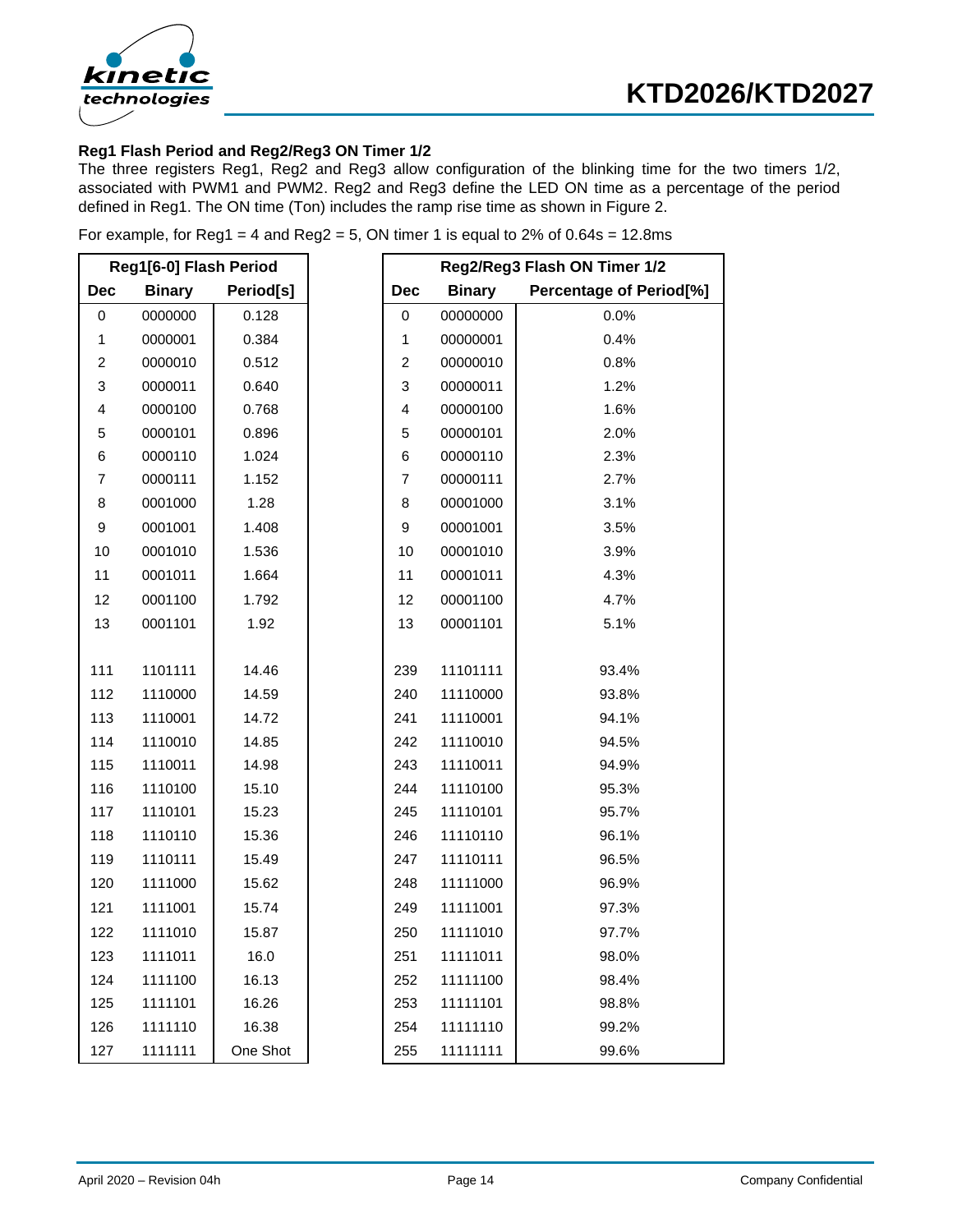

#### **Reg1[7] Ramp Linear**

The default setting, bit Reg1[7] = 0, provides with a logarithmic-like S ramp up and down curve. By setting this bit to 1, the ramp becomes a simple linear up and down waveform.

#### **Reg4 LED Enable Control**

Register Reg4 sets the mode of each LED channel to either always ON/OFF or PWM1/PWM2.

For example Reg4 = 00000001(binary), sets LED1 ON and other channels OFF.

| <b>LED Enable (1/2/3/4)</b> |               |                  |  |  |  |  |  |  |
|-----------------------------|---------------|------------------|--|--|--|--|--|--|
| Dec                         | <b>Binary</b> | <b>Function</b>  |  |  |  |  |  |  |
| O                           | 00            | Always OFF       |  |  |  |  |  |  |
| 1                           | 01            | Always ON        |  |  |  |  |  |  |
| 2                           | 10            | PWM <sub>1</sub> |  |  |  |  |  |  |
| 3                           | 11            | PWM <sub>2</sub> |  |  |  |  |  |  |

#### **Reg5 Ramp Times**

The register Reg5 sets the rise and fall time durations for the LED current ramp transitioning between 0mA and the nominal current. The rise and fall ramp times are defined by 4 bits Reg5[3-0] and Reg5[7-4] respectively.

For example,  $\text{Reg5} = 4$  and  $\text{Reg0[6,5]} = 0$  (1x ramp scaling), then the rise time is equal to 512ms.

| Trise Reg5[3-0] |                   | Ramp Time [ms]            |                    |                    |                    |  |  |  |
|-----------------|-------------------|---------------------------|--------------------|--------------------|--------------------|--|--|--|
|                 | Tfall Reg5[7-4]   | Ramp Scaling <sup>6</sup> |                    |                    |                    |  |  |  |
| <b>Dec</b>      | <b>Binary</b>     | 00<br>1x                  | 01<br>2x<br>slower | 10<br>4х<br>slower | 11<br>8x<br>faster |  |  |  |
| 0               | 0000<br>(Default) | $\mathbf{2}$              | $\mathbf 2$        | $\mathbf{2}$       | $\mathbf 2$        |  |  |  |
| 1               | 0001              | 128                       | 256                | 512                | 16                 |  |  |  |
| $\overline{2}$  | 0010              | 256                       | 512                | 1024               | 32                 |  |  |  |
| 3               | 0011              | 384                       | 768                | 1536               | 48                 |  |  |  |
| 4               | 0100              | 512                       | 1024               | 2048               | 64                 |  |  |  |
| 5               | 0101              | 640                       | 1280               | 2560               | 80                 |  |  |  |
| 6               | 0110              | 768                       | 1536               | 3072               | 96                 |  |  |  |
| $\overline{7}$  | 0111              | 896                       | 1792               | 3584               | 112                |  |  |  |
| 8               | 1000              | 1024                      | 2048               | 4096               | 128                |  |  |  |
| 9               | 1001              | 1152                      | 2304               | 4608               | 144                |  |  |  |
| 10              | 1010              | 1280                      | 2560               | 5120               | 160                |  |  |  |
| 11              | 1011              | 1408                      | 2816               | 5632               | 176                |  |  |  |
| 12              | 1100              | 1536                      | 3072               | 6144               | 192                |  |  |  |
| 13              | 1101              | 1664                      | 3328               | 6656               | 208                |  |  |  |
| 14              | 1110              | 1792                      | 3584               | 7168               | 224                |  |  |  |
| 15              | 1111              | 1920                      | 3840               | 7680               | 240                |  |  |  |

<sup>6.</sup> There is only one Tramp Scaling register for both the rise and fall times.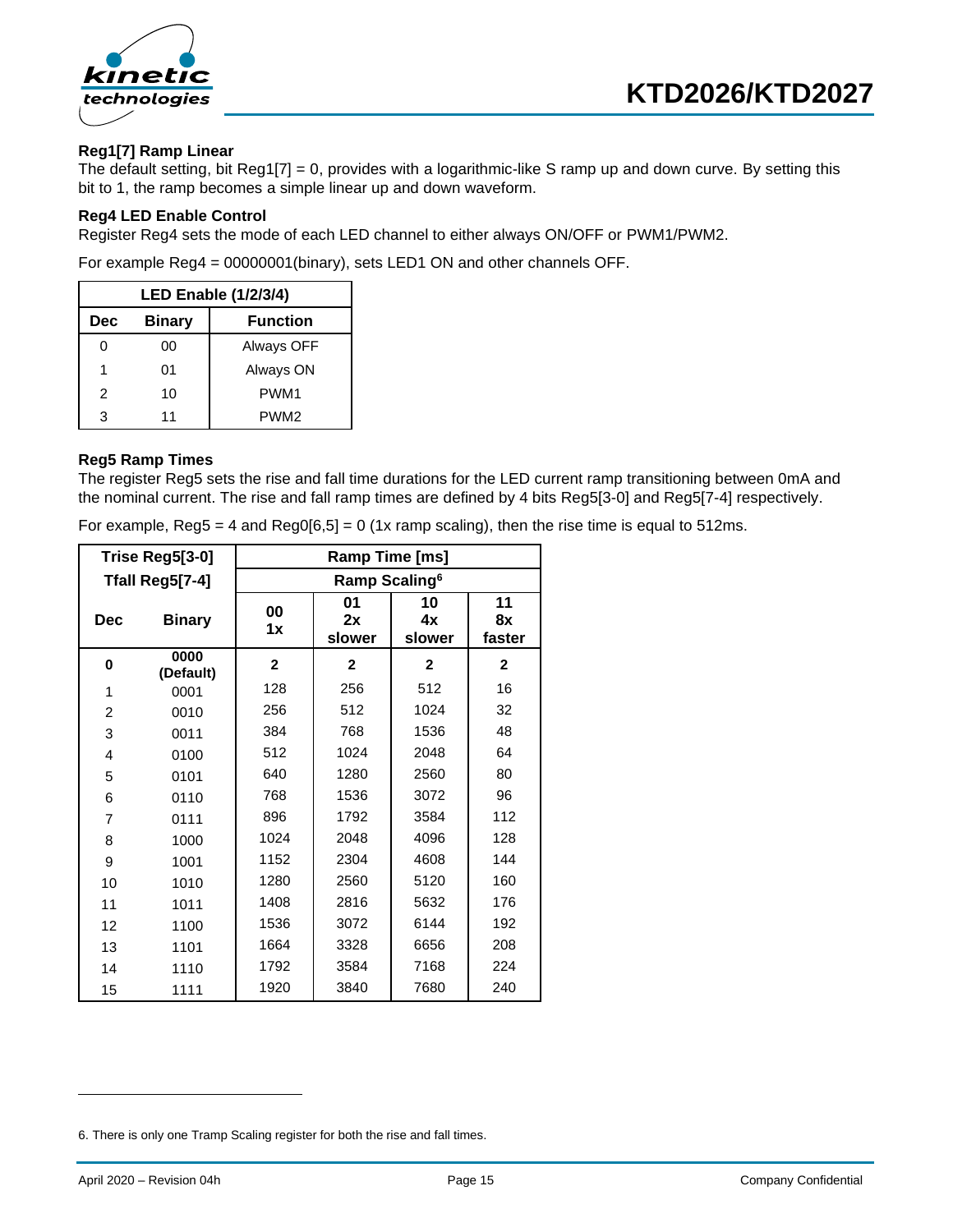<span id="page-15-0"></span>



#### **Reg6, Reg7, Reg8, Reg9 LED Current Setting**

Registers Reg6 to Reg9 define the LED current setting for the channels D1 to D4 respectively. The LED current can be programmed to 192 levels between 0.125mA minimum and 24mA maximum with 0.125mA step.

For example, 24mA is set by the code BF hexadecimal (191 decimal, 1011 1111 binary) or any higher code value. 10mA current is set by the code 4F hexadecimal (79 decimal, 0100 1111 binary)

| lout<br>(mA) | Data<br><b>Dec</b>       | Data<br>Hexa     | Bit 7        | Bit 6        | Bit 5        | Bit 4        | Bit 3        | Bit 2        | Bit $1^7$    | Bit $0^7$    |
|--------------|--------------------------|------------------|--------------|--------------|--------------|--------------|--------------|--------------|--------------|--------------|
| 0.125        | $\mathbf 0$<br>(default) | 00h<br>(default) | $\mathsf 0$  | $\pmb{0}$    | $\pmb{0}$    | $\mathbf 0$  | $\mathbf 0$  | $\pmb{0}$    | $\pmb{0}$    | $\pmb{0}$    |
| 0.25         | $\mathbf{1}$             | 01h              | $\pmb{0}$    | $\mathbf 0$  | 0            | $\mathbf 0$  | $\mathbf 0$  | $\pmb{0}$    | $\pmb{0}$    | $\mathbf{1}$ |
| 0.38         | $\overline{2}$           | 02h              | $\pmb{0}$    | $\mathbf 0$  | $\pmb{0}$    | $\mathbf 0$  | $\mathbf 0$  | $\pmb{0}$    | $\mathbf{1}$ | $\pmb{0}$    |
| 0.50         | 3                        | 03h              | $\pmb{0}$    | $\pmb{0}$    | $\pmb{0}$    | $\pmb{0}$    | $\mathsf 0$  | $\pmb{0}$    | $\mathbf{1}$ | $\mathbf{1}$ |
|              |                          |                  |              |              |              |              |              |              |              |              |
|              |                          |                  |              |              |              |              |              |              |              |              |
| 10.00        | 79                       | 4Fh              | $\pmb{0}$    | $\mathbf{1}$ | $\pmb{0}$    | $\pmb{0}$    | $\mathbf{1}$ | $\mathbf{1}$ | $\mathbf{1}$ | $\mathbf{1}$ |
| 10.13        | 80                       | 50h              | $\pmb{0}$    | $\mathbf{1}$ | $\mathbf 0$  | $\mathbf{1}$ | $\mathsf 0$  | $\pmb{0}$    | $\pmb{0}$    | $\pmb{0}$    |
|              |                          |                  |              |              |              |              |              |              |              |              |
|              |                          |                  |              |              |              |              |              |              |              |              |
| 20.00        | 159                      | 9Fh              | $\mathbf{1}$ | $\mathbf 0$  | $\pmb{0}$    | $\mathbf{1}$ | $\mathbf{1}$ | 1            | $\mathbf{1}$ | $\mathbf{1}$ |
| 20.13        | 160                      | A0h              | 1            | $\pmb{0}$    | 1            | 0            | $\pmb{0}$    | 0            | $\pmb{0}$    | $\pmb{0}$    |
|              |                          |                  |              |              |              |              |              |              |              |              |
|              |                          |                  |              |              |              |              |              |              |              |              |
| 23.88        | 190                      | <b>BEh</b>       | $\mathbf{1}$ | $\pmb{0}$    | $\mathbf 1$  | $\mathbf{1}$ | $\mathbf{1}$ | $\mathbf{1}$ | $\mathbf{1}$ | $\pmb{0}$    |
| 24.00        | 191                      | <b>BFh</b>       | 1            | $\pmb{0}$    | 1            | 1            | $\mathbf{1}$ | 1            | 1            | $\mathbf{1}$ |
| 24.00        | 192                      | C <sub>0</sub> h | 1            | $\mathbf{1}$ | $\mathbf 0$  | $\pmb{0}$    | $\pmb{0}$    | $\pmb{0}$    | $\pmb{0}$    | $\pmb{0}$    |
|              |                          |                  |              |              |              |              |              |              |              |              |
|              |                          |                  |              |              |              |              |              |              |              |              |
| 24.00        | 254                      | FEh              | 1            | $\mathbf{1}$ | 1            | $\mathbf{1}$ | $\mathbf{1}$ | 1            | 1            | $\pmb{0}$    |
| 24.00        | 255                      | FFh              | $\mathbf 1$  | $\mathbf{1}$ | $\mathbf{1}$ | $\mathbf{1}$ | $\mathbf{1}$ | $\mathbf{1}$ | $\mathbf{1}$ | $\mathbf{1}$ |

<sup>7.</sup> The 2 LSB's are timed division multiplexed (similar to PWM) by a digital interpolator. Minimum Iout unit is 0.5mA.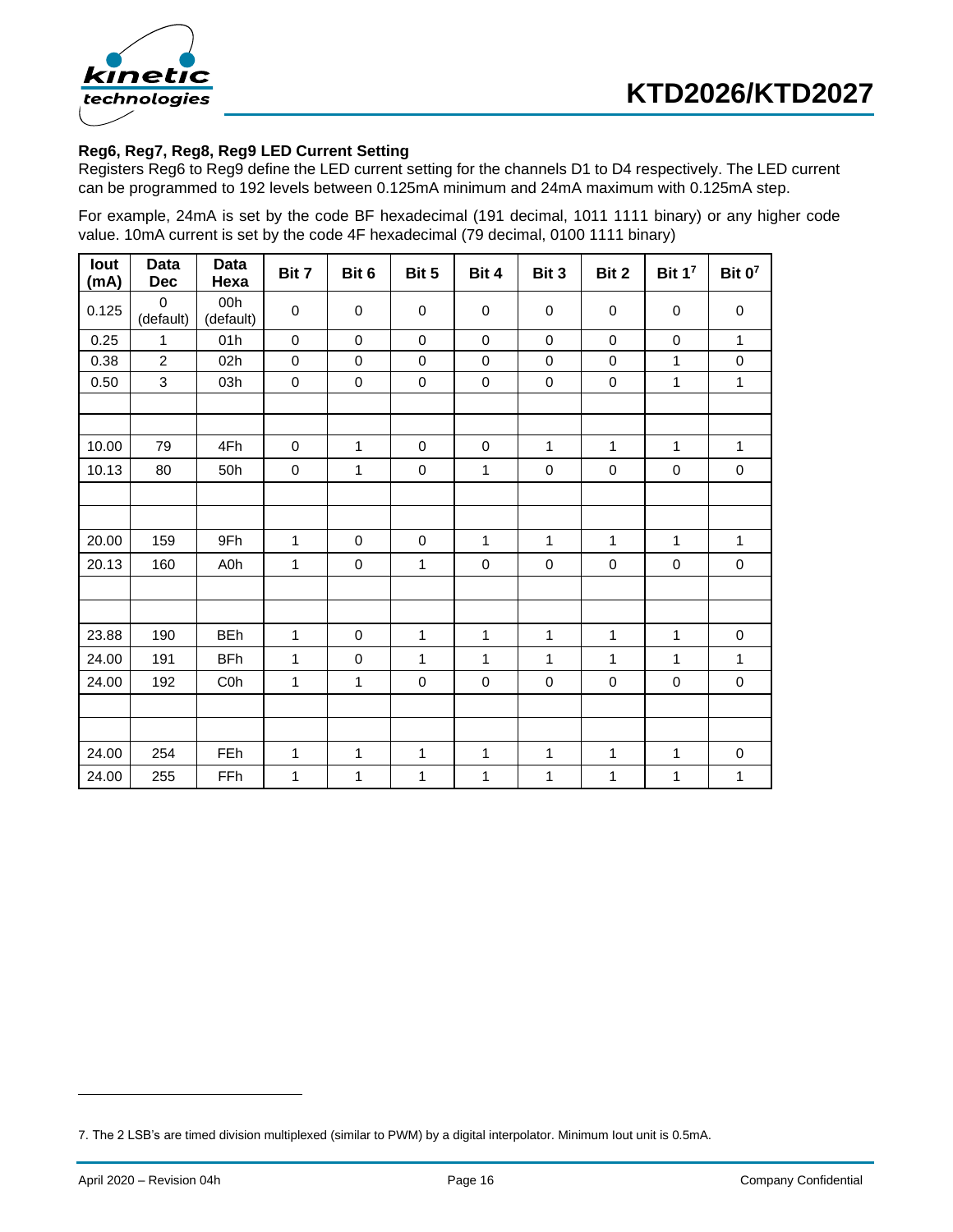

### **Application Information**

#### **I <sup>2</sup>C Interface Protocol**

**Write:**

On the KTD2026/KTD2027, the ten internal registers Reg0 to Reg9 can be accessed via the I<sup>2</sup>C interface. The I <sup>2</sup>C device address of KTD2026/KTD2027 is 0x30 hexadecimal or 110000 binary, KTD2026B device address is 0x31 hexadecimal or 110001 binary and KTD2026C device address is 0x32 hexadecimal or 110010 binary. The read and write commands allow to modify the content of each register. For further details on the I<sup>2</sup>C protocol, please refer to the I<sup>2</sup>C−Bus Specification, document number 9398 393 40011, from Philips Semiconductors.

The protocol for Write and Read is the following.

| <u></u> |                                                                                                                                          |                                    |   |                                                                                                                                                                                                                  |   |                                                                                   |   |   |  |
|---------|------------------------------------------------------------------------------------------------------------------------------------------|------------------------------------|---|------------------------------------------------------------------------------------------------------------------------------------------------------------------------------------------------------------------|---|-----------------------------------------------------------------------------------|---|---|--|
|         | 7 bits                                                                                                                                   | 'በ'<br>$\blacktriangleright$ Write |   | 8 bits                                                                                                                                                                                                           |   | 8 bits                                                                            |   |   |  |
| S       | <b>Device Address</b>                                                                                                                    | 0                                  | A | <b>Register Address</b>                                                                                                                                                                                          | A | Data                                                                              | Α | P |  |
| where   | $S = \text{START condition}$<br>$P =$ STOP condition<br>$1 =$ Read command bit<br>$0 = Write command bit$<br>$A =$ acknowledge (SDA low) |                                    |   | Register Address = Reg0 - Reg9 address (8 bits)<br>Data = data to read or write $(8 \text{ bits})$<br>$A^*$ = not acknowledge (SDA high)<br>From master to slave (KTD2026/7)<br>From slave (KTD2026/7) to master |   | Device Address = 0110000 (7 bits, MSB first) [KTD2026B=0110001, KTD2026C=0110010] |   |   |  |

For example, the command to write KTD2026/KTD2027 register Reg4 (address 4) = 0, LEDs always OFF:

|  | , nnnr<br>טטע |  |  | 00000100 |  | $\sim$ $\sim$ $\sim$ $\sim$<br>nn<br>υυυυυ |  |  |
|--|---------------|--|--|----------|--|--------------------------------------------|--|--|
|--|---------------|--|--|----------|--|--------------------------------------------|--|--|

**Note**: For the I <sup>2</sup>C Reset commands ("Reset Register only" and "Reset Complete Chip"), the last byte is followed by a "not acknowledge" (SDA high). For these two commands, the lack of acknowledge at the end of the command is to be ignored.

**Read:**

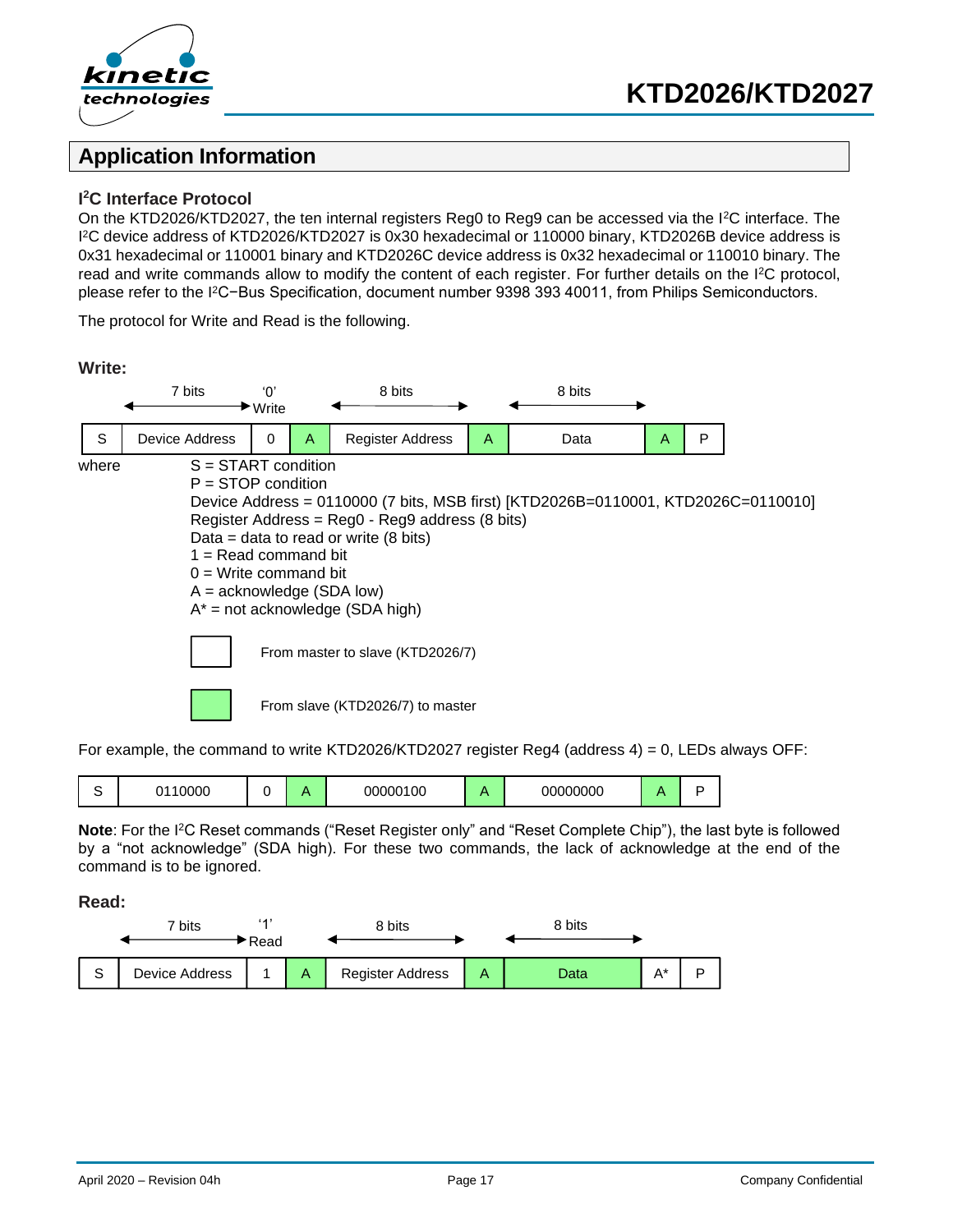



#### **The KTD2026/KTD2027 can wake-up from shutdown mode by toggling the SDA input.**

|     |                 | Device ready to receive a command |             |  |  |  |
|-----|-----------------|-----------------------------------|-------------|--|--|--|
|     | Device Shutdown | Device Ready                      |             |  |  |  |
|     |                 |                                   |             |  |  |  |
| SDA |                 |                                   | New Command |  |  |  |
|     |                 | CЕ                                |             |  |  |  |

1. Minimum Wake-up Time  $(t_{WK_l})$ : min.10µs

2. Delay between the last SDA rising edge and the beginning of a new command  $(t_{CD})$ : 400 $\mu$ s min., 600 $\mu$ s max.

#### **Figure 4. Wake-up from Shutdown Mode**

#### **Power Saving, Sleep mode**

When the KTD2026/KTD2027 is not driving LEDs, for example when all LEDs are off, the driver current consumption can be set to "zero current" by putting the device into shutdown or sleep mode.

The register content is preserved while the KTD2026/KTD2027 goes into shutdown/sleep mode. To restart with LEDs off, LEDs should be turned off by writing zero into the LED Enable Control register Reg4 before entering the sleep mode.

For the KTD2026/KTD2027, it is possible to force the device in sleep mode as long as there is no activity on the SDA line by writing the Enable Control mode register Reg0[4:3] = 01 to select the "SCL=High & SDA Toggling" mode.

The following sequence shows an example where LED3 is flashing initially, then the device is set to sleep mode, then the part is restarted.

LED3 (blue) is flashing. KTD2026 VIN pin current  $(I_{IN}) = 260 \mu A$  typical.

To enter sleep mode: Write Enable Control mode register Reg0[4:3] = 01, for mode "SCL=High & SDA Toggling". LEDs are now off.  $I_{IN}$  = "zero" when there is no activity on the SDA line.

To restart the driver: Write Enable Control mode register Reg0[4:3] = 00, for mode "SCL & SDA High". LED3 (blue) is flashing.  $I_{IN} = 260 \mu A$ .

#### **Voltage Headroom**

The lowest headroom voltage is critical for systems with supply voltages nearing 3V, such as battery operated or regulated 3.3V systems. The advancement of LED technologies has made possible lower LED current and lower forward voltage drop (VF). For example, the majority of vendors' Blue LED's VF at 5mA is 3.15V or below. With the cut-off voltage for most 1-cell Li+ powered systems set between 3.3V and 3.5V, it is possible to drive RGB LEDs without voltage step-up as long as the internal voltage drop for the driver circuit is specially designed for the lowest voltage possible. Device Brudown<br>
SDA<br>
30 Device Ready<br>
30 Device Ready<br>
30 Device Ready<br>
2. Detsy between the last SDA rising edge and the beginning of a new command [t<sub>ri</sub>]-400<br>
2. Detsy between the last SDA rising edge and the beginning

Each current sink of the KTD2026/KTD2027is designed to allow the lowest operating input voltage without voltage step-up while maintaining current regulation, thus extending the battery run time. When input voltage is low, the internal low impedance current sink adds merely 75mV (typical) headroom on top of the LED forward voltage at 24mA per channel.

The formula is:  $V_{IN(MIN)} = V_{F(MAX)} + V_{SINK(MIN)}$ 

where VIN is the driving voltage applied to the anode of each LED, VF is the forward voltage drop of the LED, and VSINK is the voltage at each Dx. When VIN is high (fully charged battery), VSINK is internally regulated to take the voltage difference between VIN and VF. For instance, if VIN is 4V and VF for LED1 is 3.1V, then VSINK at D1 pin is 0.9V.

When VIN decreases (as the battery discharges), VIN(MIN) governs the lowest supply voltage for the LEDs without losing regulation. The design rule of thumb is to make sure the cut-off voltage is higher than VIN(MIN) for all conditions. It is important to emphasize the definition of "losing regulation"; in this datasheet it is defined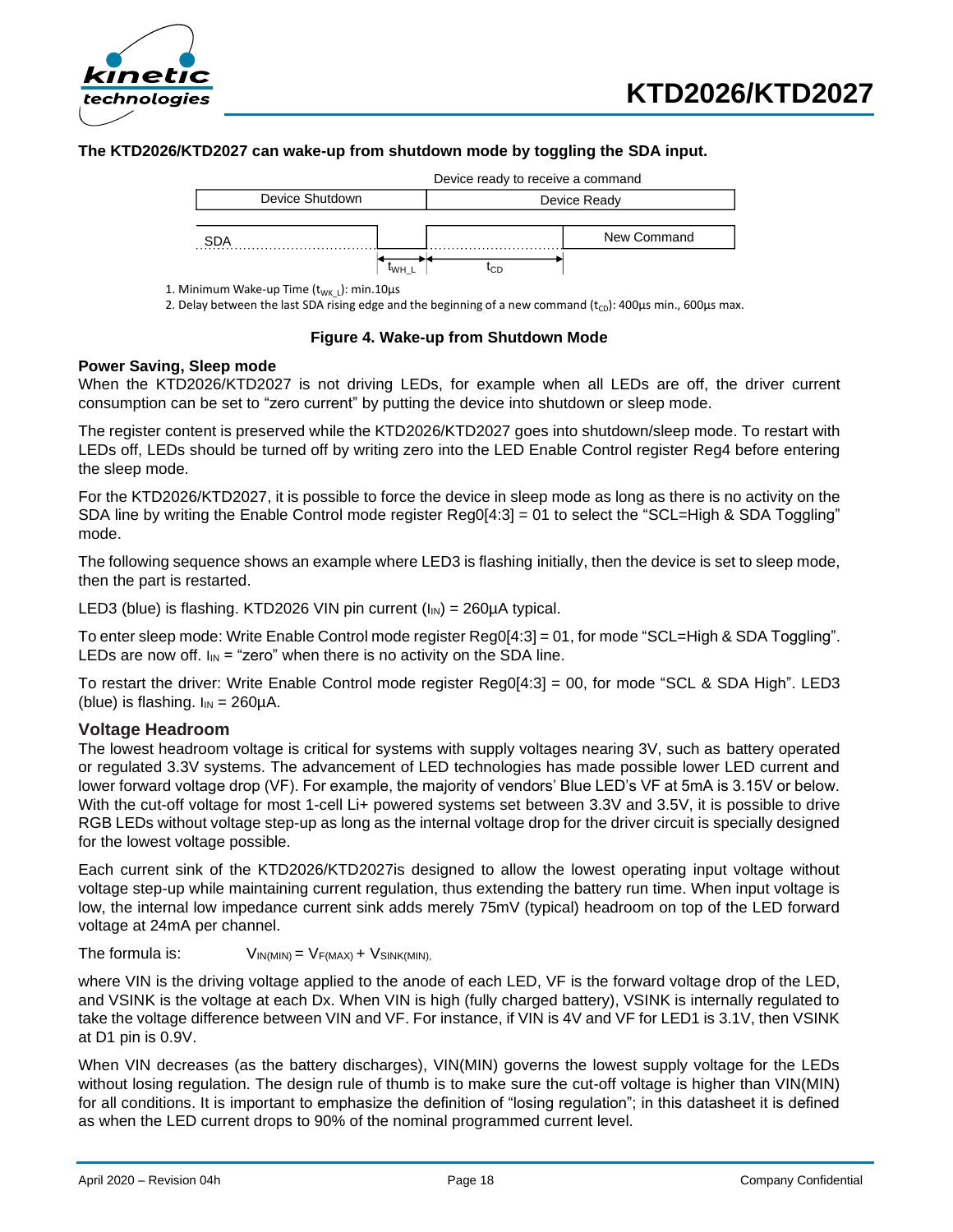

At 24mA, the typical VSINK can be as low as 75mV for each Dx pin. Since every LED has a slightly different VF at a given current, the minimum VIN is determined by the highest VF plus 75mV typical. For the case of 24mA programmed current and highest VF of 3.2V, VIN in can go as low as 3.275V without losing LED current regulation. When VIN drops further while the VSINK(MIN) remains constant, VF will be forced lower. As a result, the LED current will reduce according to each LED's V-I curve.

#### **Recommended PCB Layout**

The input capacitor C1 should be mounted between the VIN pin and the ground plane close to the UTDFN package. The GND pin should be connected to the GND plane and to the center pad underneath the package. The package exposed pad should be soldered to the ground plane to improve the thermal dissipation.

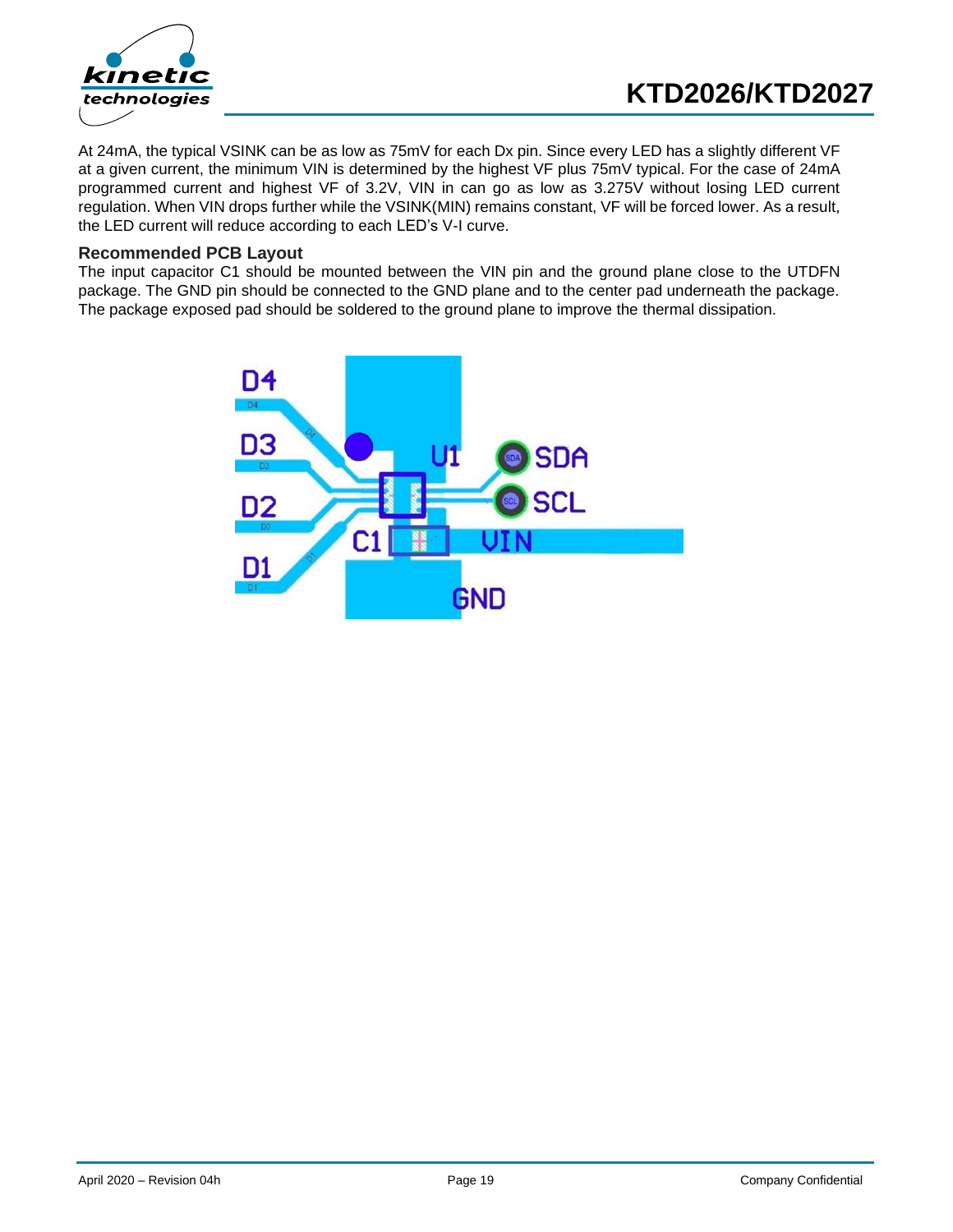

## **Packaging Information**

### **UTDFN 1.5x1.5 – 8 pin**





| <b>Dimension</b> |          | mm         |       |  |  |  |
|------------------|----------|------------|-------|--|--|--|
|                  | Min.     | Typ.       | Max.  |  |  |  |
| A                | 0.45     | 0.50       | 0.55  |  |  |  |
| A <sub>3</sub>   |          | 0.127 REF. |       |  |  |  |
| A <sub>1</sub>   | 0.00     | 0.02       | 0.05  |  |  |  |
| b                | 0.15     | 0.20       | 0.25  |  |  |  |
| D                | 1.45     | 1.50       | 1.55  |  |  |  |
| D <sub>2</sub>   | 1.15     | 1.20       | 1.25  |  |  |  |
| E                | 1.45     | 1.50       | 1.55  |  |  |  |
| E2               | 0.65     | 0.70       | 0.75  |  |  |  |
| е                | 0.40 BSC |            |       |  |  |  |
| L                | 0.125    | 0.175      | 0.225 |  |  |  |
| Κ                | 0.200    |            |       |  |  |  |

 $\mathbf{I}$ 

**Side View**

 $\mathbf{b}$ 

A1

### **Recommended Footprint**



\* Dimensions are in millimeters.